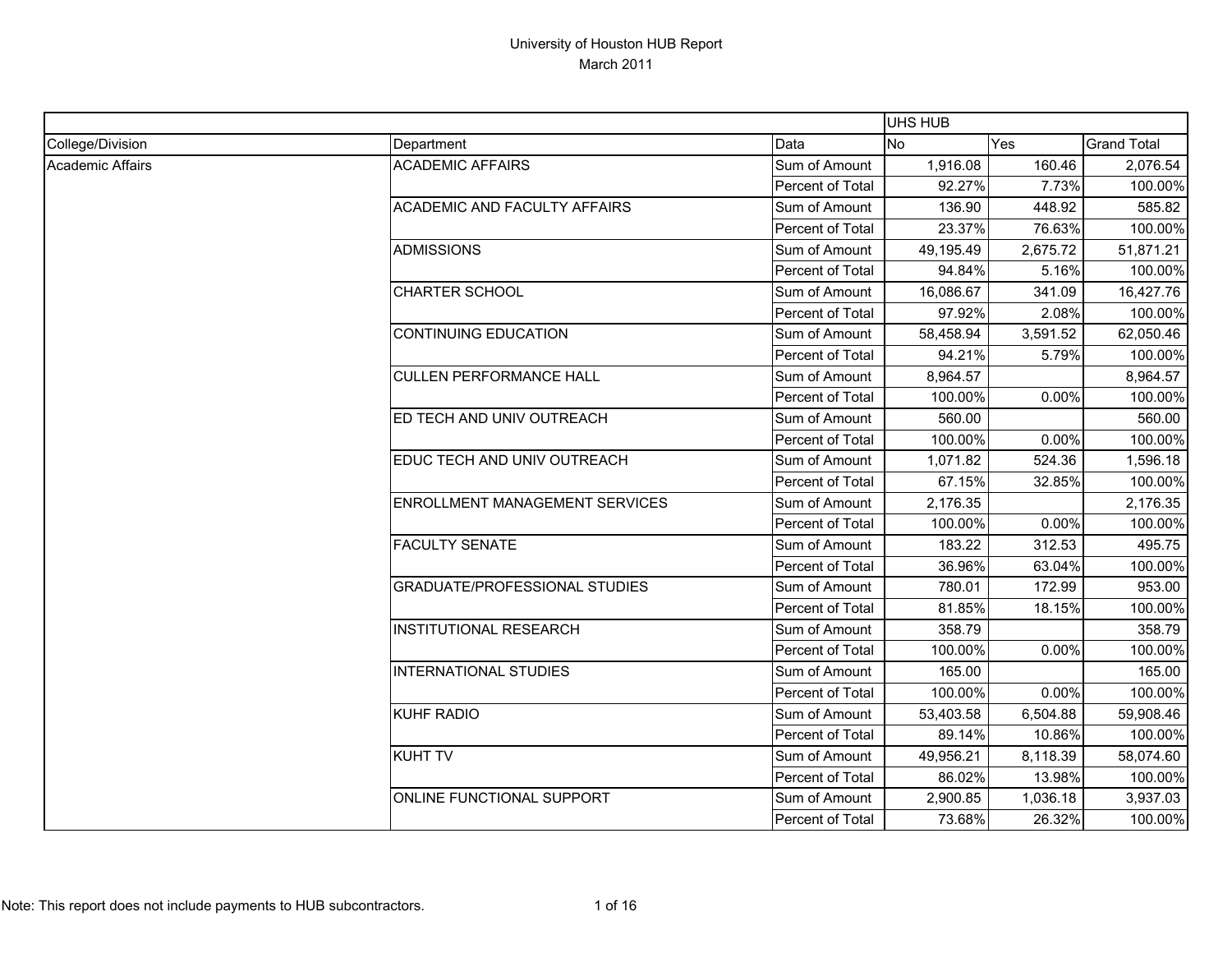|                                   |                                      |                  | UHS HUB      |            |                    |
|-----------------------------------|--------------------------------------|------------------|--------------|------------|--------------------|
| College/Division                  | Department                           | Data             | <b>No</b>    | Yes        | <b>Grand Total</b> |
| <b>Academic Affairs</b>           | REGISTRATION AND ACADEMIC RECO       | Sum of Amount    | 21,547.70    | 1,065.49   | 22,613.19          |
|                                   |                                      | Percent of Total | 95.29%       | 4.71%      | 100.00%            |
|                                   | SCHOLARSHIPS AND FINANCIAL AID       | Sum of Amount    | 6,226.59     | 2,254.40   | 8,480.99           |
|                                   |                                      | Percent of Total | 73.42%       | 26.58%     | 100.00%            |
|                                   | UH OFF-CAMPUS SUPPORT                | Sum of Amount    | 1,161.17     | 5,689.57   | 6,850.74           |
|                                   |                                      | Percent of Total | 16.95%       | 83.05%     | 100.00%            |
|                                   | UH WELCOME CENTER                    | Sum of Amount    | 292.80       |            | 292.80             |
|                                   |                                      | Percent of Total | 100.00%      | 0.00%      | 100.00%            |
|                                   | UNDERGRADUATE SCHOLARS               | Sum of Amount    | 607.22       | 737.56     | 1,344.78           |
|                                   |                                      | Percent of Total | 45.15%       | 54.85%     | 100.00%            |
|                                   | UNDERGRADUATE STUDIES                | Sum of Amount    | 388.50       | 160.93     | 549.43             |
|                                   |                                      | Percent of Total | 70.71%       | 29.29%     | 100.00%            |
| Academic Affairs Sum of Amount    |                                      |                  | 276,538.46   | 33,794.99  | 310,333.45         |
| Academic Affairs Percent of Total |                                      |                  | 89.11%       | 10.89%     | 100.00%            |
| <b>Administration and Finance</b> | <b>ADMINISTRATION &amp; FINANCE</b>  | Sum of Amount    | 9,404.76     | 120.50     | 9,525.26           |
|                                   |                                      | Percent of Total | 98.73%       | 1.27%      | 100.00%            |
|                                   | <b>AUXILIARY SERVICES OPERATIONS</b> | Sum of Amount    | 25,960.09    | 236.26     | 26,196.35          |
|                                   |                                      | Percent of Total | 99.10%       | 0.90%      | 100.00%            |
|                                   | <b>BUDGET</b>                        | Sum of Amount    | 762.26       |            | 762.26             |
|                                   |                                      | Percent of Total | 100.00%      | 0.00%      | 100.00%            |
|                                   | <b>BUSINESS SERVICES OPERATIONS</b>  | Sum of Amount    | 407.43       | 357.80     | 765.23             |
|                                   |                                      | Percent of Total | 53.24%       | 46.76%     | 100.00%            |
|                                   | <b>ENTERPRISE SYSTEMS</b>            | Sum of Amount    | 47,968.11    | 224,996.32 | 272,964.43         |
|                                   |                                      | Percent of Total | 17.57%       | 82.43%     | 100.00%            |
|                                   | ENVIRONMENTAL HEALTH RISK MGMT       | Sum of Amount    | 45,139.64    | 102.85     | 45,242.49          |
|                                   |                                      | Percent of Total | 99.77%       | 0.23%      | 100.00%            |
|                                   | <b>FACILITIES &amp; PLANNING</b>     | Sum of Amount    | 7,068,673.73 | 541,602.98 | 7,610,276.71       |
|                                   |                                      | Percent of Total | 92.88%       | 7.12%      | 100.00%            |
|                                   | <b>FACILITIES MAINTENANCE ADMIN</b>  | Sum of Amount    | 10,538.41    | 1,998.01   | 12,536.42          |
|                                   |                                      | Percent of Total | 84.06%       | 15.94%     | 100.00%            |
|                                   | <b>FINANCE</b>                       | Sum of Amount    | 4,574.85     | 1,017.49   | 5,592.34           |
|                                   |                                      | Percent of Total | 81.81%       | 18.19%     | 100.00%            |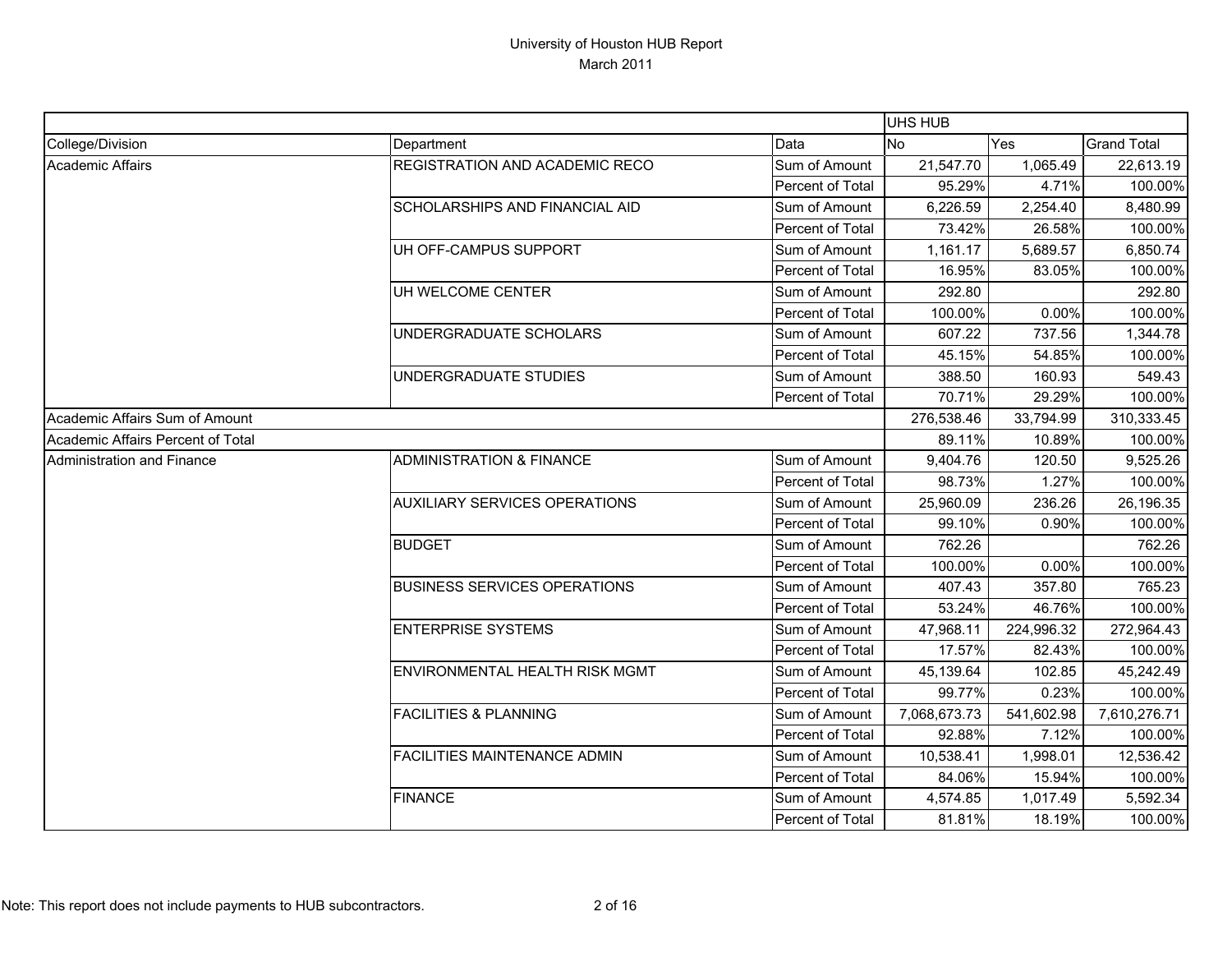|                            |                                        |                  | UHS HUB    |           |                    |
|----------------------------|----------------------------------------|------------------|------------|-----------|--------------------|
| College/Division           | Department                             | Data             | <b>No</b>  | Yes       | <b>Grand Total</b> |
| Administration and Finance | <b>FINANCIAL REPORTING</b>             | Sum of Amount    | 581.00     | 119.42    | 700.42             |
|                            |                                        | Percent of Total | 82.95%     | 17.05%    | 100.00%            |
|                            | HIGH PERFORMANCE COMPUTING & NETWORKS  | Sum of Amount    | 873.72     |           | 873.72             |
|                            |                                        | Percent of Total | 100.00%    | 0.00%     | 100.00%            |
|                            | <b>HUMAN RESOURCES</b>                 | Sum of Amount    | 4,156.57   | 2,393.45  | 6,550.02           |
|                            |                                        | Percent of Total | 63.46%     | 36.54%    | 100.00%            |
|                            | <b>INST - BUSINESS SERVICES</b>        | Sum of Amount    | 284,331.45 |           | 284,331.45         |
|                            |                                        | Percent of Total | 100.00%    | 0.00%     | 100.00%            |
|                            | ONE CARD PROGRAM                       | Sum of Amount    | 792.89     | 299.01    | 1,091.90           |
|                            |                                        | Percent of Total | 72.62%     | 27.38%    | 100.00%            |
|                            | PARKING & TRANSPORTATION OPERATIONS    | Sum of Amount    | 145,879.18 | 3,904.77  | 149,783.95         |
|                            |                                        | Percent of Total | 97.39%     | 2.61%     | 100.00%            |
|                            | PHY PLANT-AUTOMOTIVE                   | Sum of Amount    | 14,657.67  | 3,151.35  | 17,809.02          |
|                            |                                        | Percent of Total | 82.30%     | 17.70%    | 100.00%            |
|                            | PHY PLANT-CENTRAL FACILITY SERVICES    | Sum of Amount    | 25,667.78  | 1,636.16  | 27,303.94          |
|                            |                                        | Percent of Total | 94.01%     | 5.99%     | 100.00%            |
|                            | PHY PLANT-CUSTODIAL SVCS               | Sum of Amount    | 12,135.91  |           | 12,135.91          |
|                            |                                        | Percent of Total | 100.00%    | 0.00%     | 100.00%            |
|                            | PHY PLANT-GROUNDS MAINT                | Sum of Amount    | 8,242.25   |           | 8,242.25           |
|                            |                                        | Percent of Total | 100.00%    | 0.00%     | 100.00%            |
|                            | PHY PLANT-SKILLED TRADES               | Sum of Amount    | 12,753.36  | 1,065.15  | 13,818.51          |
|                            |                                        | Percent of Total | 92.29%     | 7.71%     | 100.00%            |
|                            | PHY PLANT-SOLID WASTE                  | Sum of Amount    | 9,806.34   |           | 9,806.34           |
|                            |                                        | Percent of Total | 100.00%    | 0.00%     | 100.00%            |
|                            | PHY PLANT-UTILITY & TECHNICAL SERVICES | Sum of Amount    | 75,721.68  | 8,834.91  | 84,556.59          |
|                            |                                        | Percent of Total | 89.55%     | 10.45%    | 100.00%            |
|                            | PHYSICAL PLANT                         | Sum of Amount    | 31,505.49  | 83,567.65 | 115,073.14         |
|                            |                                        | Percent of Total | 27.38%     | 72.62%    | 100.00%            |
|                            | <b>POLICE</b>                          | Sum of Amount    | 78,451.55  | 28,283.68 | 106,735.23         |
|                            |                                        | Percent of Total | 73.50%     | 26.50%    | 100.00%            |
|                            | POSTAL SERVICES OPERATIONS             | Sum of Amount    | 2,151.32   | 869.35    | 3,020.67           |
|                            |                                        | Percent of Total | 71.22%     | 28.78%    | 100.00%            |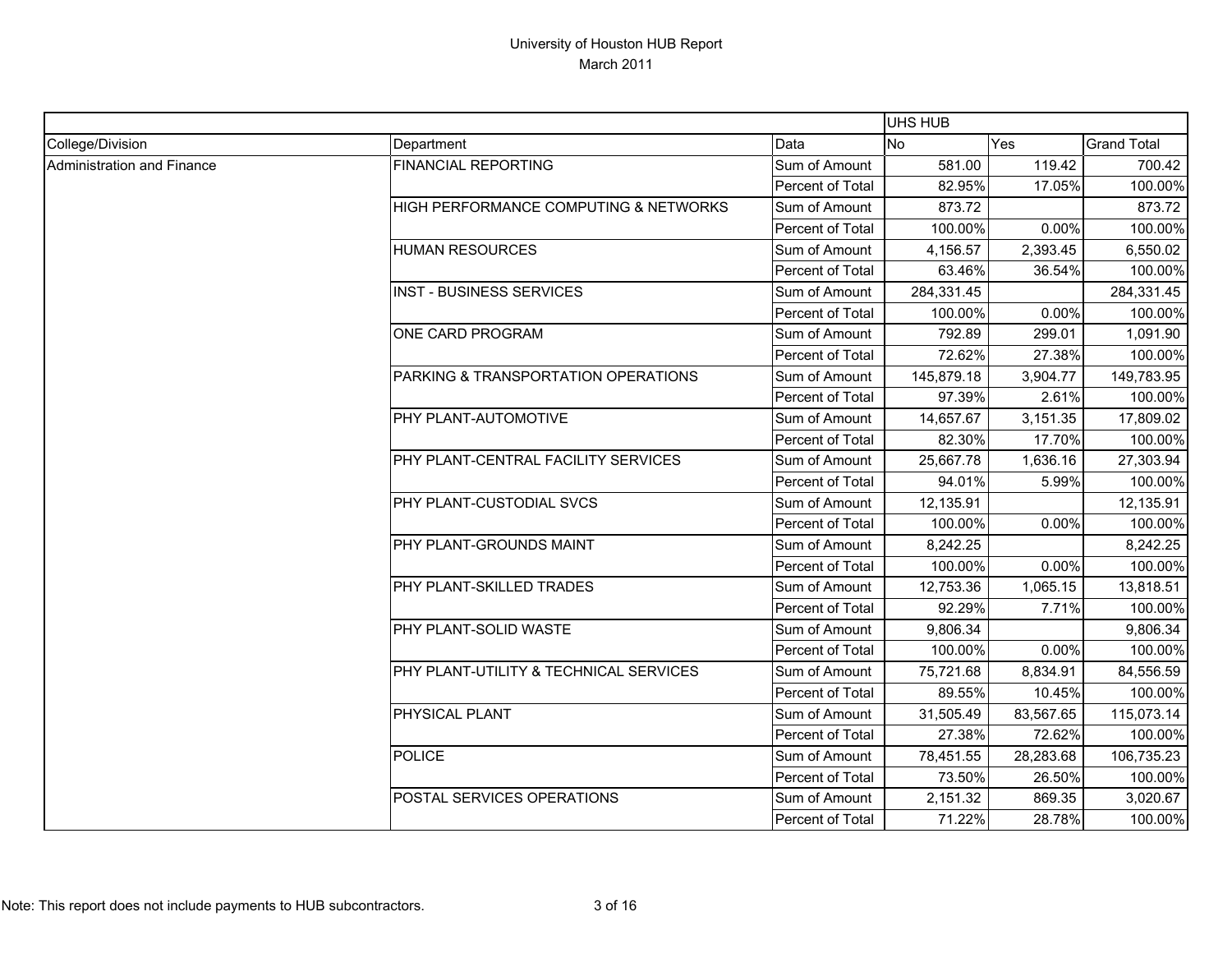|                                             |                                   |                  | UHS HUB      |              |                    |
|---------------------------------------------|-----------------------------------|------------------|--------------|--------------|--------------------|
| College/Division                            | Department                        | Data             | No           | Yes          | <b>Grand Total</b> |
| Administration and Finance                  | PRINTING OPERATIONS               | Sum of Amount    | 21,206.02    | 226.89       | 21,432.91          |
|                                             |                                   | Percent of Total | 98.94%       | 1.06%        | 100.00%            |
|                                             | PURCHASED UTILITIES               | Sum of Amount    | 1,447.00     |              | 1,447.00           |
|                                             |                                   | Percent of Total | 100.00%      | 0.00%        | 100.00%            |
|                                             | <b>REAL ESTATE SERVICES</b>       | Sum of Amount    | 1,992.40     |              | 1,992.40           |
|                                             |                                   | Percent of Total | 100.00%      | 0.00%        | 100.00%            |
|                                             | STUDENT FINANCIAL SERVICES        | Sum of Amount    | 22,924.35    | 5,298.08     | 28,222.43          |
|                                             |                                   | Percent of Total | 81.23%       | 18.77%       | 100.00%            |
|                                             | TECHNOLOGY SERVICES & SUPPORT     | Sum of Amount    | 67,418.58    | 115,100.24   | 182,518.82         |
|                                             |                                   | Percent of Total | 36.94%       | 63.06%       | 100.00%            |
|                                             | UNIV PROPERTY SERVICES OPERATIONS | Sum of Amount    | 215,329.79   |              | 215,329.79         |
|                                             |                                   | Percent of Total | 100.00%      | 0.00%        | 100.00%            |
|                                             | UNIVERSITY INFORMATION TECHNOLOGY | Sum of Amount    | 4,628.14     | 8,961.60     | 13,589.74          |
|                                             |                                   | Percent of Total | 34.06%       | 65.94%       | 100.00%            |
| Administration and Finance Sum of Amount    |                                   |                  | 8,256,083.72 | 1,034,143.92 | 9,290,227.64       |
| Administration and Finance Percent of Total |                                   |                  | 88.87%       | 11.13%       | 100.00%            |
| Architecture                                | <b>DEAN, ARCHITECTURE</b>         | Sum of Amount    | 16,869.69    | 3,846.46     | 20,716.15          |
|                                             |                                   | Percent of Total | 81.43%       | 18.57%       | 100.00%            |
| Architecture Sum of Amount                  |                                   |                  | 16,869.69    | 3,846.46     | 20,716.15          |
| Architecture Percent of Total               |                                   |                  | 81.43%       | 18.57%       | 100.00%            |
| <b>Athletics</b>                            | <b>INTERCOLLEGIATE ATHLETICS</b>  | Sum of Amount    | 417,381.68   | 54,414.82    | 471,796.50         |
|                                             |                                   | Percent of Total | 88.47%       | 11.53%       | 100.00%            |
| Athletics Sum of Amount                     |                                   |                  | 417,381.68   | 54,414.82    | 471,796.50         |
| <b>Athletics Percent of Total</b>           |                                   |                  | 88.47%       | 11.53%       | 100.00%            |
| <b>Business Administration</b>              | ACCOUNTANCY AND TAXATION          | Sum of Amount    | 378.67       | 700.35       | 1,079.02           |
|                                             |                                   | Percent of Total | 35.09%       | 64.91%       | 100.00%            |
|                                             | ACCOUNTING CERTIFICATE PROGRAM    | Sum of Amount    | 4,652.72     | 464.32       | 5,117.04           |
|                                             |                                   | Percent of Total | 90.93%       | 9.07%        | 100.00%            |
|                                             | <b>BAUER CAREER SERVICES CTR</b>  | Sum of Amount    | 12,081.02    | 216.49       | 12,297.51          |
|                                             |                                   | Percent of Total | 98.24%       | 1.76%        | 100.00%            |
|                                             | <b>BAUER COMMUNICATIONS</b>       | Sum of Amount    | 7,706.95     |              | 7,706.95           |
|                                             |                                   | Percent of Total | 100.00%      | 0.00%        | 100.00%            |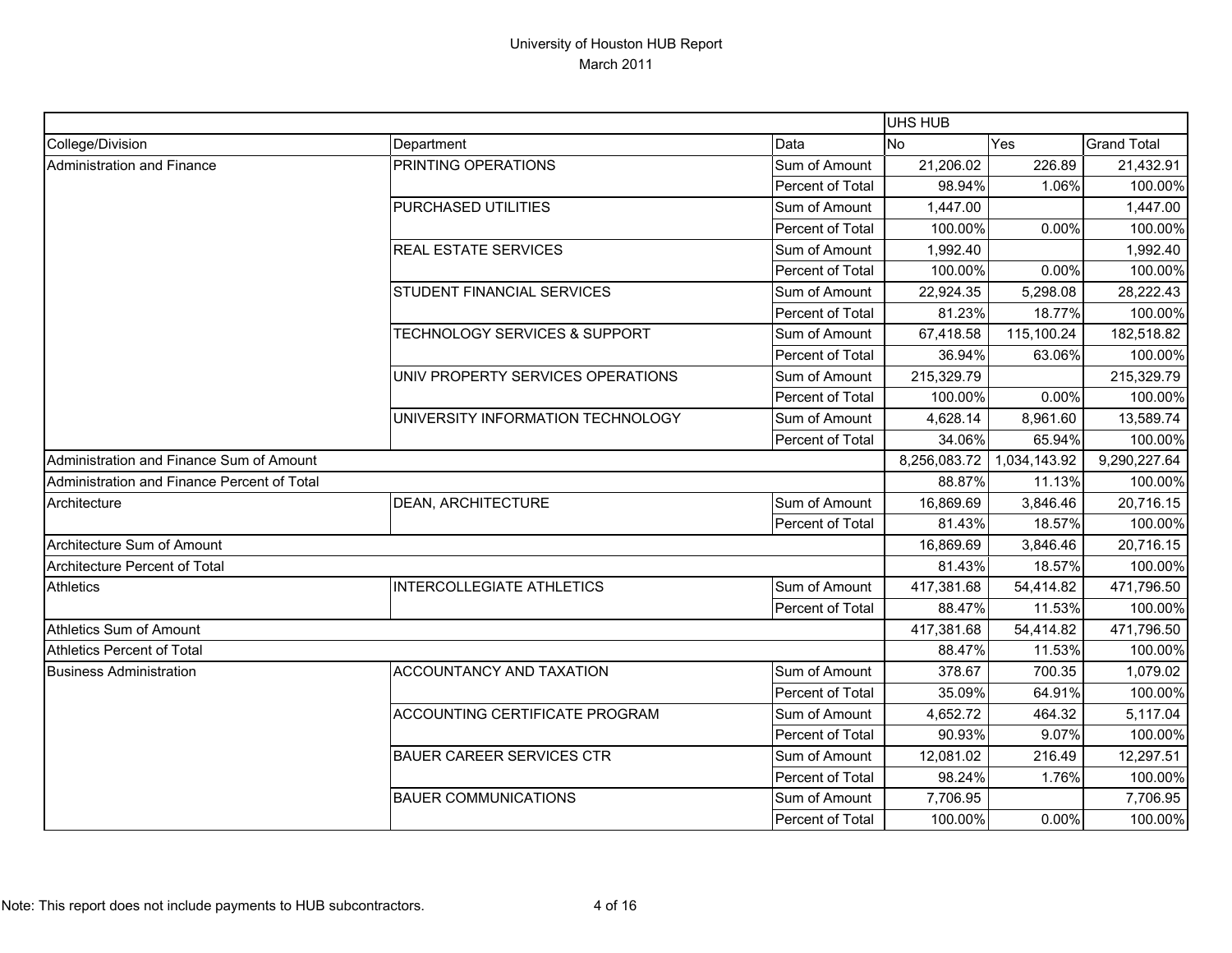|                                          |                                       |                         | <b>UHS HUB</b> |           |                    |
|------------------------------------------|---------------------------------------|-------------------------|----------------|-----------|--------------------|
| College/Division                         | Department                            | Data                    | <b>No</b>      | Yes       | <b>Grand Total</b> |
| <b>Business Administration</b>           | <b>BAUER DIVISION OF TECHNOLOGY</b>   | Sum of Amount           | 9,333.25       | 156.01    | 9,489.26           |
|                                          |                                       | Percent of Total        | 98.36%         | 1.64%     | 100.00%            |
|                                          | DEAN'S OFFICE, BAUER COLLEGE          | Sum of Amount           | 146,202.37     | 9,470.74  | 155,673.11         |
|                                          |                                       | Percent of Total        | 93.92%         | 6.08%     | 100.00%            |
|                                          | <b>DECISION AND INFORMATION SCIEN</b> | Sum of Amount           | 424.30         | 531.30    | 955.60             |
|                                          |                                       | Percent of Total        | 44.40%         | 55.60%    | 100.00%            |
|                                          | <b>EXECUTIVE DEGREE PROGRAMS</b>      | Sum of Amount           | 11,456.62      | 5,220.58  | 16,677.20          |
|                                          |                                       | Percent of Total        | 68.70%         | 31.30%    | 100.00%            |
|                                          | FINANCE-BAUER COLLEGE                 | Sum of Amount           | 6,981.12       | 492.17    | 7,473.29           |
|                                          |                                       | Percent of Total        | 93.41%         | 6.59%     | 100.00%            |
|                                          | <b>GLOBAL ENERGY MGMT INST</b>        | Sum of Amount           | 1,710.36       |           | 1,710.36           |
|                                          |                                       | Percent of Total        | 100.00%        | 0.00%     | 100.00%            |
|                                          | MANAGEMENT-BAUER COLLEGE              | Sum of Amount           | 1,217.10       | 2,013.79  | 3,230.89           |
|                                          |                                       | Percent of Total        | 37.67%         | 62.33%    | 100.00%            |
|                                          | MARKETING-BAUER COLLEGE               | Sum of Amount           | 962.47         | 651.44    | 1,613.91           |
|                                          |                                       | Percent of Total        | 59.64%         | 40.36%    | 100.00%            |
|                                          | <b>MBA STUDENT SERVICES CENTER</b>    | Sum of Amount           | 7.72           | 12,652.86 | 12,660.58          |
|                                          |                                       | Percent of Total        | 0.06%          | 99.94%    | 100.00%            |
|                                          | SALES EXCELLENCE INSTITUTE            | Sum of Amount           | 6,554.13       | 1,256.84  | 7,810.97           |
|                                          |                                       | Percent of Total        | 83.91%         | 16.09%    | 100.00%            |
|                                          | SMALL BUSINESS DEV CENTER             | Sum of Amount           | 14,692.52      | 8,824.98  | 23,517.50          |
|                                          |                                       | Percent of Total        | 62.47%         | 37.53%    | 100.00%            |
|                                          | UNDERGRAD BUSINESS PROG               | Sum of Amount           | 3,515.64       | 1,003.61  | 4,519.25           |
|                                          |                                       | Percent of Total        | 77.79%         | 22.21%    | 100.00%            |
|                                          | <b>WOLFF CTR FOR ENTREPRENEURSHIP</b> | Sum of Amount           | 225.61         | 136.63    | 362.24             |
|                                          |                                       | Percent of Total        | 62.28%         | 37.72%    | 100.00%            |
| Business Administration Sum of Amount    |                                       |                         | 228,102.57     | 43,792.11 | 271,894.68         |
| Business Administration Percent of Total |                                       |                         | 83.89%         | 16.11%    | 100.00%            |
| <b>Chancellor/President</b>              | <b>AFFIRMATIVE ACTION</b>             | Sum of Amount           | 627.38         | 2,816.94  | 3,444.32           |
|                                          |                                       | Percent of Total        | 18.21%         | 81.79%    | 100.00%            |
|                                          | <b>PRESIDENT</b>                      | Sum of Amount           | 2,189.04       | 446.18    | 2,635.22           |
|                                          |                                       | <b>Percent of Total</b> | 83.07%         | 16.93%    | 100.00%            |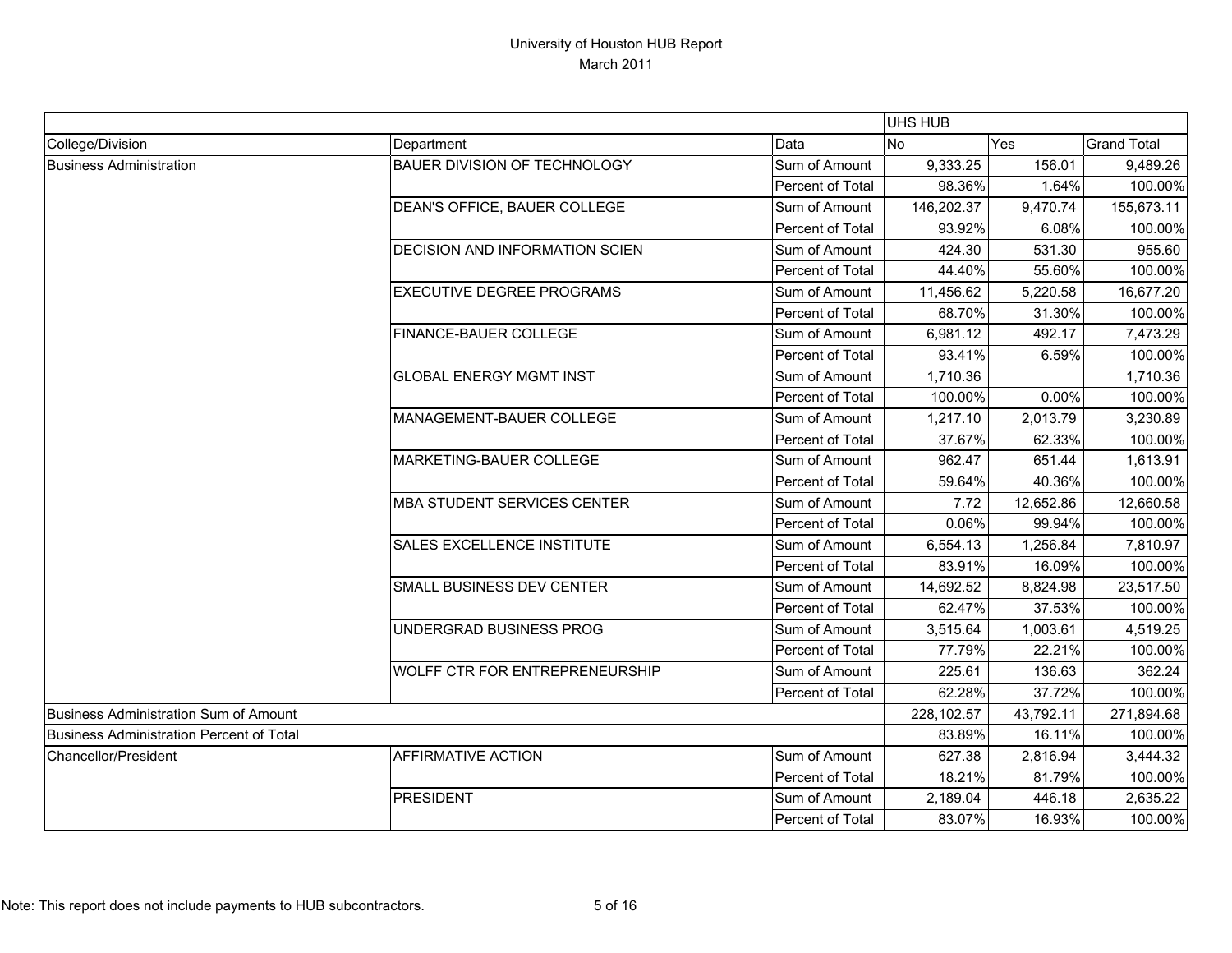|                                       |                                           |                  | UHS HUB    |           |                    |
|---------------------------------------|-------------------------------------------|------------------|------------|-----------|--------------------|
| College/Division                      | Department                                | Data             | <b>No</b>  | Yes       | <b>Grand Total</b> |
| Chancellor/President Sum of Amount    |                                           |                  | 2,816.42   | 3,263.12  | 6,079.54           |
| Chancellor/President Percent of Total |                                           |                  | 46.33%     | 53.67%    | 100.00%            |
| Education                             | ASIAN AMERICAN STUDIES                    | Sum of Amount    | 518.19     | 1,861.78  | 2,379.97           |
|                                       |                                           | Percent of Total | 21.77%     | 78.23%    | 100.00%            |
|                                       | CENTER FOR INFO TECH IN EDUCATION         | Sum of Amount    | 10,158.47  |           | 10,158.47          |
|                                       |                                           | Percent of Total | 100.00%    | 0.00%     | 100.00%            |
|                                       | <b>CONSISTENCY MGMT &amp; COOP DISCIP</b> | Sum of Amount    | 1,609.81   | 918.54    | 2,528.35           |
|                                       |                                           | Percent of Total | 63.67%     | 36.33%    | 100.00%            |
|                                       | <b>CURRICULUM AND INSTRUCTION</b>         | Sum of Amount    | 35,889.93  | 3,909.44  | 39,799.37          |
|                                       |                                           | Percent of Total | 90.18%     | 9.82%     | 100.00%            |
|                                       | <b>DEAN, EDUCATION</b>                    | Sum of Amount    | 4,657.24   | 650.05    | 5,307.29           |
|                                       |                                           | Percent of Total | 87.75%     | 12.25%    | 100.00%            |
|                                       | EDUC EFFECTIVENESS & OUTREACH             | Sum of Amount    | 2,167.56   | 17.81     | 2,185.37           |
|                                       |                                           | Percent of Total | 99.19%     | 0.81%     | 100.00%            |
|                                       | EDUCATIONAL PSYCHOLOGY                    | Sum of Amount    | 12,307.79  | 143.03    | 12,450.82          |
|                                       |                                           | Percent of Total | 98.85%     | 1.15%     | 100.00%            |
|                                       | INSTITUTE FOR URBAN EDUCATION             | Sum of Amount    | 1,780.91   | 328.04    | 2,108.95           |
|                                       |                                           | Percent of Total | 84.45%     | 15.55%    | 100.00%            |
| <b>Education Sum of Amount</b>        |                                           |                  | 69,089.90  | 7,828.69  | 76,918.59          |
| <b>Education Percent of Total</b>     |                                           |                  | 89.82%     | 10.18%    | 100.00%            |
| Engineering                           | <b>BIOMEDICAL ENGINEERING</b>             | Sum of Amount    | 6,231.97   | 331.61    | 6,563.58           |
|                                       |                                           | Percent of Total | 94.95%     | 5.05%     | 100.00%            |
|                                       | <b>CHEMICAL ENGINEERING</b>               | Sum of Amount    | 219,492.49 | 53,251.38 | 272,743.87         |
|                                       |                                           | Percent of Total | 80.48%     | 19.52%    | 100.00%            |
|                                       | <b>CIVIL ENGINEERING</b>                  | Sum of Amount    | 12,175.19  | 212.89    | 12,388.08          |
|                                       |                                           | Percent of Total | 98.28%     | 1.72%     | 100.00%            |
|                                       | COMPOSITE ENGR APPLICATIONS CT            | Sum of Amount    | 282.00     |           | 282.00             |
|                                       |                                           | Percent of Total | 100.00%    | 0.00%     | 100.00%            |
|                                       | CTR FOR INNOVATIVE GROUTING               | Sum of Amount    | 312.19     |           | 312.19             |
|                                       |                                           | Percent of Total | 100.00%    | 0.00%     | 100.00%            |
|                                       | DEAN, ENGINEERING                         | Sum of Amount    | 26,937.67  | 1,891.76  | 28,829.43          |
|                                       |                                           | Percent of Total | 93.44%     | 6.56%     | 100.00%            |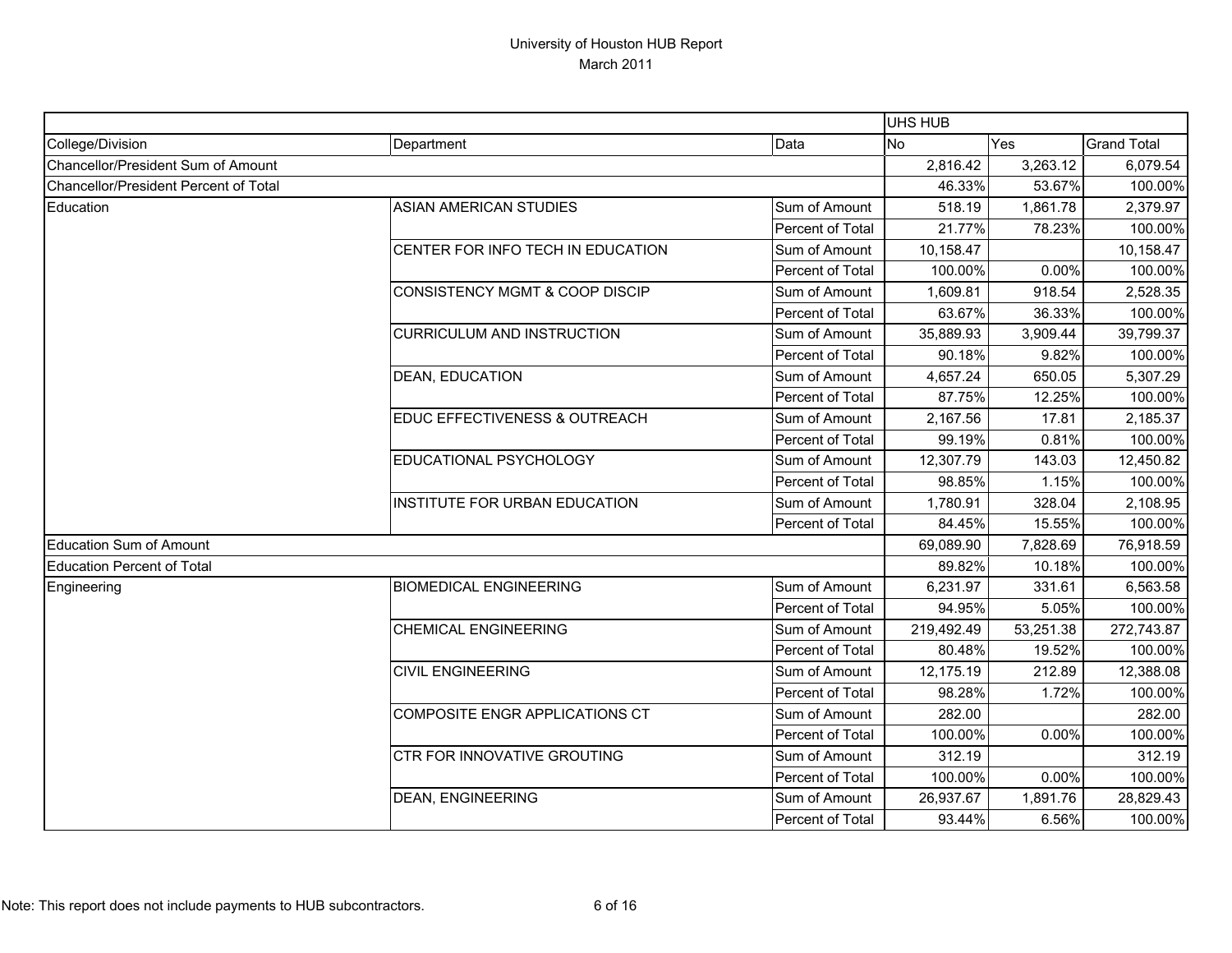|                                 |                                            |                  | UHS HUB      |            |                    |
|---------------------------------|--------------------------------------------|------------------|--------------|------------|--------------------|
| College/Division                | Department                                 | Data             | <b>No</b>    | Yes        | <b>Grand Total</b> |
| Engineering                     | <b>ELECTRICAL ENGINEERING</b>              | Sum of Amount    | 797,013.81   | 53,692.10  | 850,705.91         |
|                                 |                                            | Percent of Total | 93.69%       | 6.31%      | 100.00%            |
|                                 | <b>ENGINEERING SERVICES</b>                | Sum of Amount    | 11.60        | 373.77     | 385.37             |
|                                 |                                            | Percent of Total | 3.01%        | 96.99%     | 100.00%            |
|                                 | <b>INDUSTRIAL ENGINEERING</b>              | Sum of Amount    | 1,706.02     | 7,477.00   | 9,183.02           |
|                                 |                                            | Percent of Total | 18.58%       | 81.42%     | 100.00%            |
|                                 | INTEGRATED BIO & NANO SYSTEM               | Sum of Amount    | 468.93       |            | 468.93             |
|                                 |                                            | Percent of Total | 100.00%      | 0.00%      | 100.00%            |
|                                 | MECHANICAL ENGINEERING                     | Sum of Amount    | 153,388.55   | 1,275.61   | 154,664.16         |
|                                 |                                            | Percent of Total | 99.18%       | 0.82%      | 100.00%            |
|                                 | NATL CTR FOR AIRBORNE LASER MAPPING        | Sum of Amount    | 8,609.56     |            | 8,609.56           |
|                                 |                                            | Percent of Total | 100.00%      | 0.00%      | 100.00%            |
|                                 | WIND ENERGY CENTER                         | Sum of Amount    | 7,309.33     |            | 7,309.33           |
|                                 |                                            | Percent of Total | 100.00%      | 0.00%      | 100.00%            |
| Engineering Sum of Amount       |                                            |                  | 1,233,939.31 | 118,506.12 | 1,352,445.43       |
| Engineering Percent of Total    |                                            |                  | 91.24%       | 8.76%      | 100.00%            |
| Graduate College of Social Work | ADMISSIONS-GCSW                            | Sum of Amount    |              | 241.44     | 241.44             |
|                                 |                                            | Percent of Total | 0.00%        | 100.00%    | 100.00%            |
|                                 | <b>ALUMNI &amp; CAREER SERVICES</b>        | Sum of Amount    | 946.58       |            | 946.58             |
|                                 |                                            | Percent of Total | 100.00%      | 0.00%      | 100.00%            |
|                                 | <b>AMERICAN HUMANICS</b>                   | Sum of Amount    | 10.99        | 54.10      | 65.09              |
|                                 |                                            | Percent of Total | 16.88%       | 83.12%     | 100.00%            |
|                                 | CHILD & FAMILY CTR FOR INNOVATIVE RESEARCH | Sum of Amount    | 2,527.80     | 492.14     | 3,019.94           |
|                                 |                                            | Percent of Total | 83.70%       | 16.30%     | 100.00%            |
|                                 | CTR DRUG & SOCIAL POLICY RESRC             | Sum of Amount    | 1,203.51     | 1,583.89   | 2,787.40           |
|                                 |                                            | Percent of Total | 43.18%       | 56.82%     | 100.00%            |
|                                 | DEAN, SOCIAL WORK                          | Sum of Amount    | 993.32       | 3,079.70   | 4,073.02           |
|                                 |                                            | Percent of Total | 24.39%       | 75.61%     | 100.00%            |
|                                 | <b>FIELD OFFICE</b>                        | Sum of Amount    | 1,505.20     |            | 1,505.20           |
|                                 |                                            | Percent of Total | 100.00%      | 0.00%      | 100.00%            |
|                                 | <b>GCSW INFORMATION TECHNOLOGY</b>         | Sum of Amount    | 158.00       | 283.48     | 441.48             |
|                                 |                                            | Percent of Total | 35.79%       | 64.21%     | 100.00%            |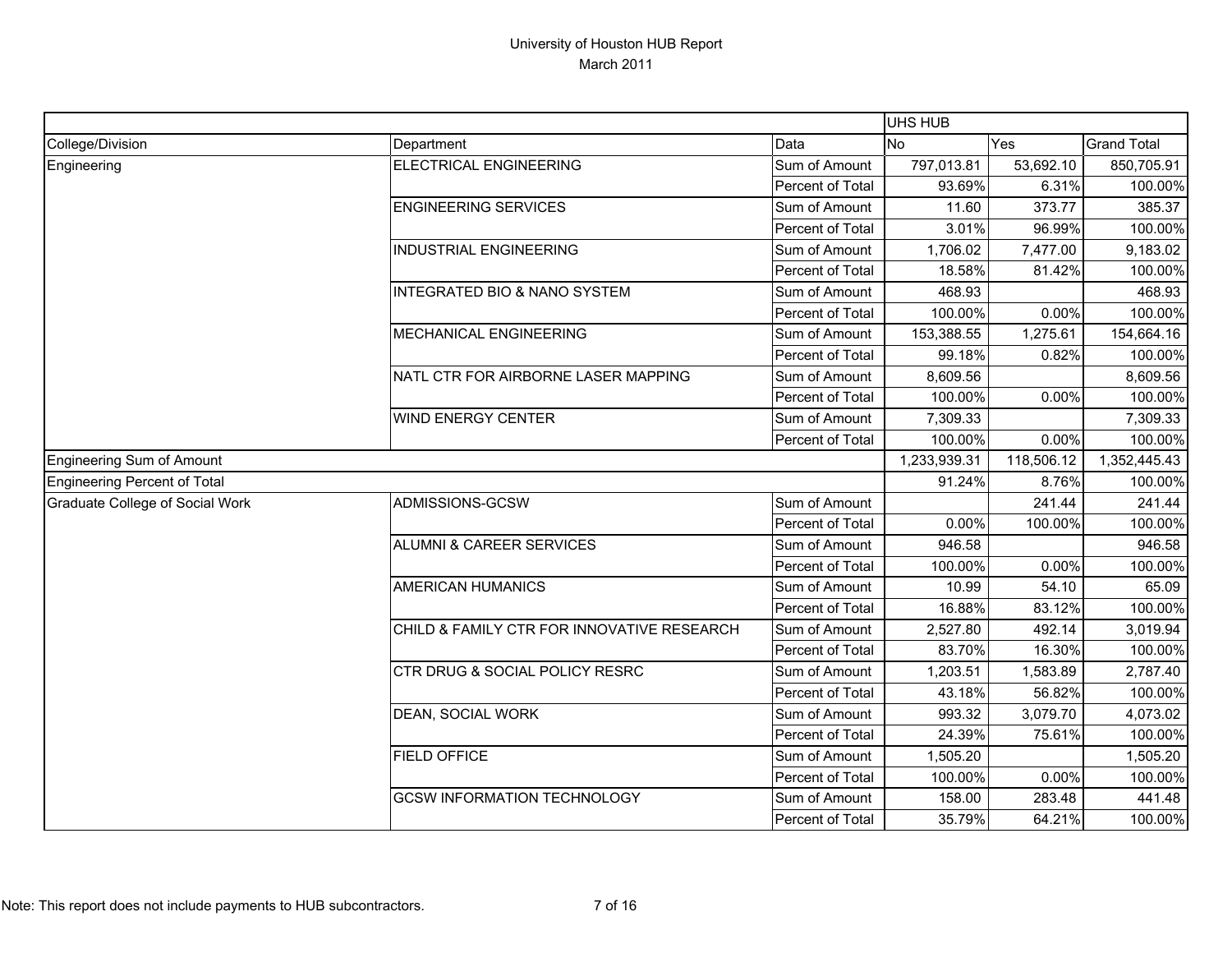|                                                  |                                   |                         | <b>UHS HUB</b> |           |                    |
|--------------------------------------------------|-----------------------------------|-------------------------|----------------|-----------|--------------------|
| College/Division                                 | Department                        | Data                    | <b>No</b>      | Yes       | <b>Grand Total</b> |
| Graduate College of Social Work                  | <b>GCSW STUDENT SERVICES</b>      | Sum of Amount           |                | 404.58    | 404.58             |
|                                                  |                                   | Percent of Total        | 0.00%          | 100.00%   | 100.00%            |
|                                                  | OFFICE OF COMMUNITY PROJECTS      | Sum of Amount           |                | 238.00    | 238.00             |
|                                                  |                                   | Percent of Total        | 0.00%          | 100.00%   | 100.00%            |
|                                                  | PHD PROGRAM                       | Sum of Amount           | 592.51         |           | 592.51             |
|                                                  |                                   | <b>Percent of Total</b> | 100.00%        | 0.00%     | 100.00%            |
| Graduate College of Social Work Sum of Amount    |                                   |                         | 7,937.91       | 6,377.33  | 14,315.24          |
| Graduate College of Social Work Percent of Total |                                   |                         | 55.45%         | 44.55%    | 100.00%            |
| <b>Honors College</b>                            | DEAN, HONORS COLLEGE              | Sum of Amount           | 9,719.99       | 1,838.75  | 11,558.74          |
|                                                  |                                   | Percent of Total        | 84.09%         | 15.91%    | 100.00%            |
|                                                  | <b>HOUSTON TEACHERS INSTITUTE</b> | Sum of Amount           | 666.77         | 289.82    | 956.59             |
|                                                  |                                   | Percent of Total        | 69.70%         | 30.30%    | 100.00%            |
| Honors College Sum of Amount                     |                                   |                         | 10,386.76      | 2,128.57  | 12,515.33          |
| Honors College Percent of Total                  |                                   |                         | 82.99%         | 17.01%    | 100.00%            |
| Hotel and Restaurant Management                  | DEAN, HOTEL & RESTAURANT MANAG    | Sum of Amount           | 10,911.12      | 5,744.83  | 16,655.95          |
|                                                  |                                   | Percent of Total        | 65.51%         | 34.49%    | 100.00%            |
|                                                  | HOTEL AND RESTAURANT MANAGEMENT   | Sum of Amount           | 149,410.91     | 12,107.39 | 161,518.30         |
|                                                  |                                   | Percent of Total        | 92.50%         | 7.50%     | 100.00%            |
| Hotel and Restaurant Management Sum of Amount    |                                   |                         | 160,322.03     | 17,852.22 | 178,174.25         |
| Hotel and Restaurant Management Percent of Total |                                   |                         | 89.98%         | 10.02%    | 100.00%            |
| Law Center                                       | <b>BLAKELEY INSTITUTE</b>         | Sum of Amount           | 697.01         | (141.10)  | 555.91             |
|                                                  |                                   | Percent of Total        | 125.38%        | $-25.38%$ | 100.00%            |
|                                                  | <b>BUSINESS SERVICES, LAW</b>     | Sum of Amount           | 53,119.43      | 4,683.25  | 57,802.68          |
|                                                  |                                   | Percent of Total        | 91.90%         | 8.10%     | 100.00%            |
|                                                  | CAREER SERVICES, LAW              | Sum of Amount           | 2,226.72       | 1,064.63  | 3,291.35           |
|                                                  |                                   | Percent of Total        | 67.65%         | 32.35%    | 100.00%            |
|                                                  | DEAN, LAW                         | Sum of Amount           | 90.84          |           | 90.84              |
|                                                  |                                   | Percent of Total        | 100.00%        | 0.00%     | 100.00%            |
|                                                  | <b>EXTERNAL AFFAIRS, LAW</b>      | Sum of Amount           |                | 174.56    | 174.56             |
|                                                  |                                   | Percent of Total        | 0.00%          | 100.00%   | 100.00%            |
|                                                  | FACILITIES, LAW                   | Sum of Amount           | 2,265.83       | (254.19)  | 2,011.64           |
|                                                  |                                   | Percent of Total        | 112.64%        | $-12.64%$ | 100.00%            |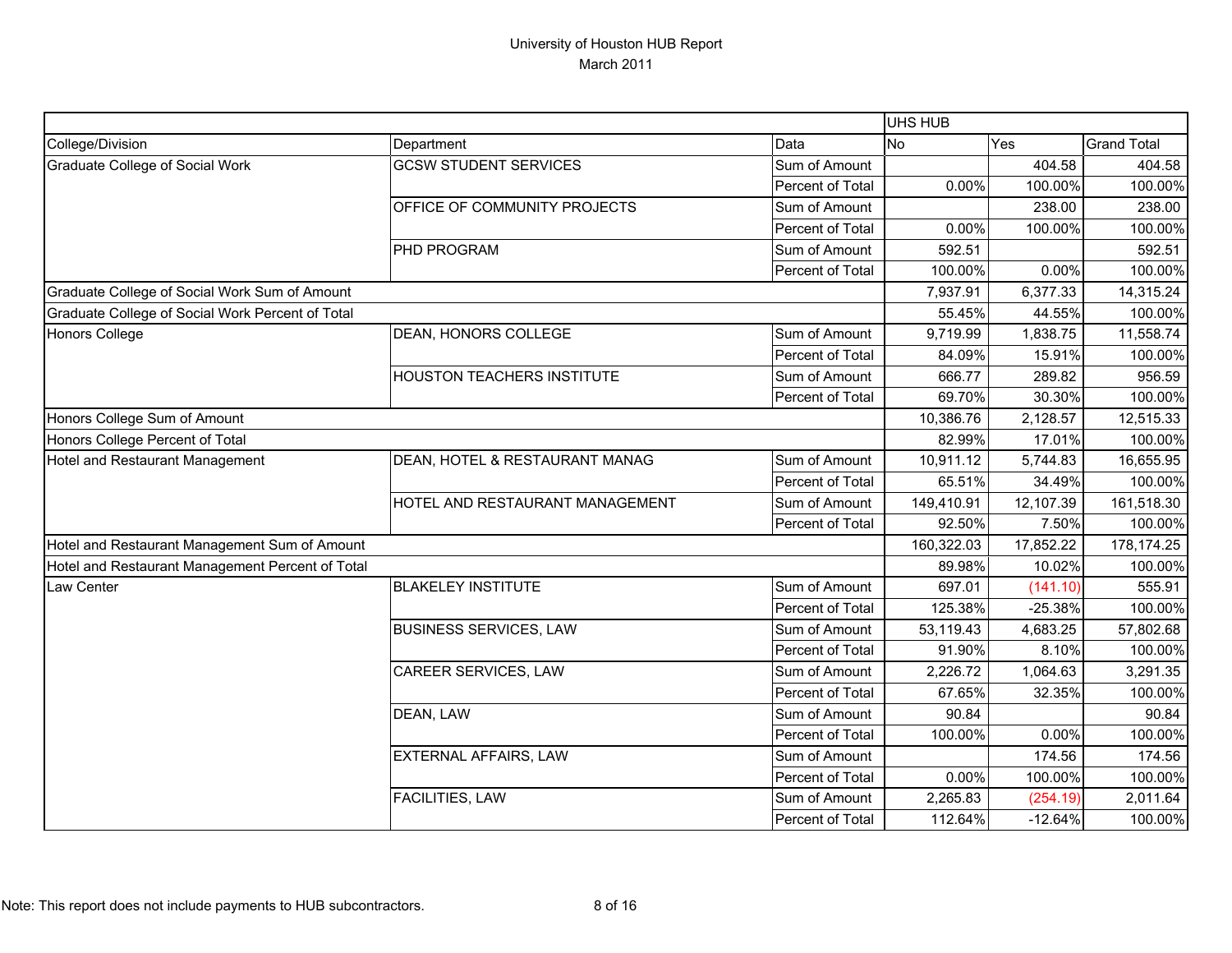|                                  |                               |                  | UHS HUB   |          |                    |
|----------------------------------|-------------------------------|------------------|-----------|----------|--------------------|
| College/Division                 | Department                    | Data             | <b>No</b> | Yes      | <b>Grand Total</b> |
| <b>Law Center</b>                | <b>FACULTY SUPPORT LAW</b>    | Sum of Amount    | 1,153.06  | 12.21    | 1,165.27           |
|                                  |                               | Percent of Total | 98.95%    | 1.05%    | 100.00%            |
|                                  | HEALTH LAW & POLICY INSTITUTE | Sum of Amount    | 624.00    | 116.10   | 740.10             |
|                                  |                               | Percent of Total | 84.31%    | 15.69%   | 100.00%            |
|                                  | <b>IHELG</b>                  | Sum of Amount    | 486.22    |          | 486.22             |
|                                  |                               | Percent of Total | 100.00%   | 0.00%    | 100.00%            |
|                                  | LAW INFORMATION TECHNOLOGY    | Sum of Amount    | 518.21    | 448.31   | 966.52             |
|                                  |                               | Percent of Total | 53.62%    | 46.38%   | 100.00%            |
|                                  | <b>LAW LIBRARY</b>            | Sum of Amount    | 3,035.13  | 869.79   | 3,904.92           |
|                                  |                               | Percent of Total | 77.73%    | 22.27%   | 100.00%            |
|                                  | LEGAL AID CLINIC, LAW         | Sum of Amount    | 680.99    | 201.41   | 882.40             |
|                                  |                               | Percent of Total | 77.17%    | 22.83%   | 100.00%            |
|                                  | LEGAL RESEARCH & WRITING, LAW | Sum of Amount    | 821.89    | 84.75    | 906.64             |
|                                  |                               | Percent of Total | 90.65%    | 9.35%    | 100.00%            |
|                                  | STUDENT ORGANIZATION, LAW     | Sum of Amount    | 452.00    |          | 452.00             |
|                                  |                               | Percent of Total | 100.00%   | 0.00%    | 100.00%            |
|                                  | STUDENT SERVICES, LAW         | Sum of Amount    | 21,488.04 | 660.50   | 22,148.54          |
|                                  |                               | Percent of Total | 97.02%    | 2.98%    | 100.00%            |
| Law Center Sum of Amount         |                               |                  | 87,659.37 | 7,920.22 | 95,579.59          |
| Law Center Percent of Total      |                               |                  | 91.71%    | 8.29%    | 100.00%            |
| Liberal Arts and Social Sciences | <b>AEROSPACE STUDIES</b>      | Sum of Amount    | 119.98    | 279.84   | 399.82             |
|                                  |                               | Percent of Total | 30.01%    | 69.99%   | 100.00%            |
|                                  | AFRICAN-AMERICAN STUDIES      | Sum of Amount    | 489.29    | 564.45   | 1,053.74           |
|                                  |                               | Percent of Total | 46.43%    | 53.57%   | 100.00%            |
|                                  | <b>ANTHROPOLOGY</b>           | Sum of Amount    | 1,674.01  |          | 1,674.01           |
|                                  |                               | Percent of Total | 100.00%   | 0.00%    | 100.00%            |
|                                  | <b>ART</b>                    | Sum of Amount    | 12,111.50 | 1,594.48 | 13,705.98          |
|                                  |                               | Percent of Total | 88.37%    | 11.63%   | 100.00%            |
|                                  | <b>ARTE PUBLICO</b>           | Sum of Amount    | 69,568.31 | 356.77   | 69,925.08          |
|                                  |                               | Percent of Total | 99.49%    | 0.51%    | 100.00%            |
|                                  | <b>BAND</b>                   | Sum of Amount    | 28,772.12 |          | 28,772.12          |
|                                  |                               | Percent of Total | 100.00%   | 0.00%    | 100.00%            |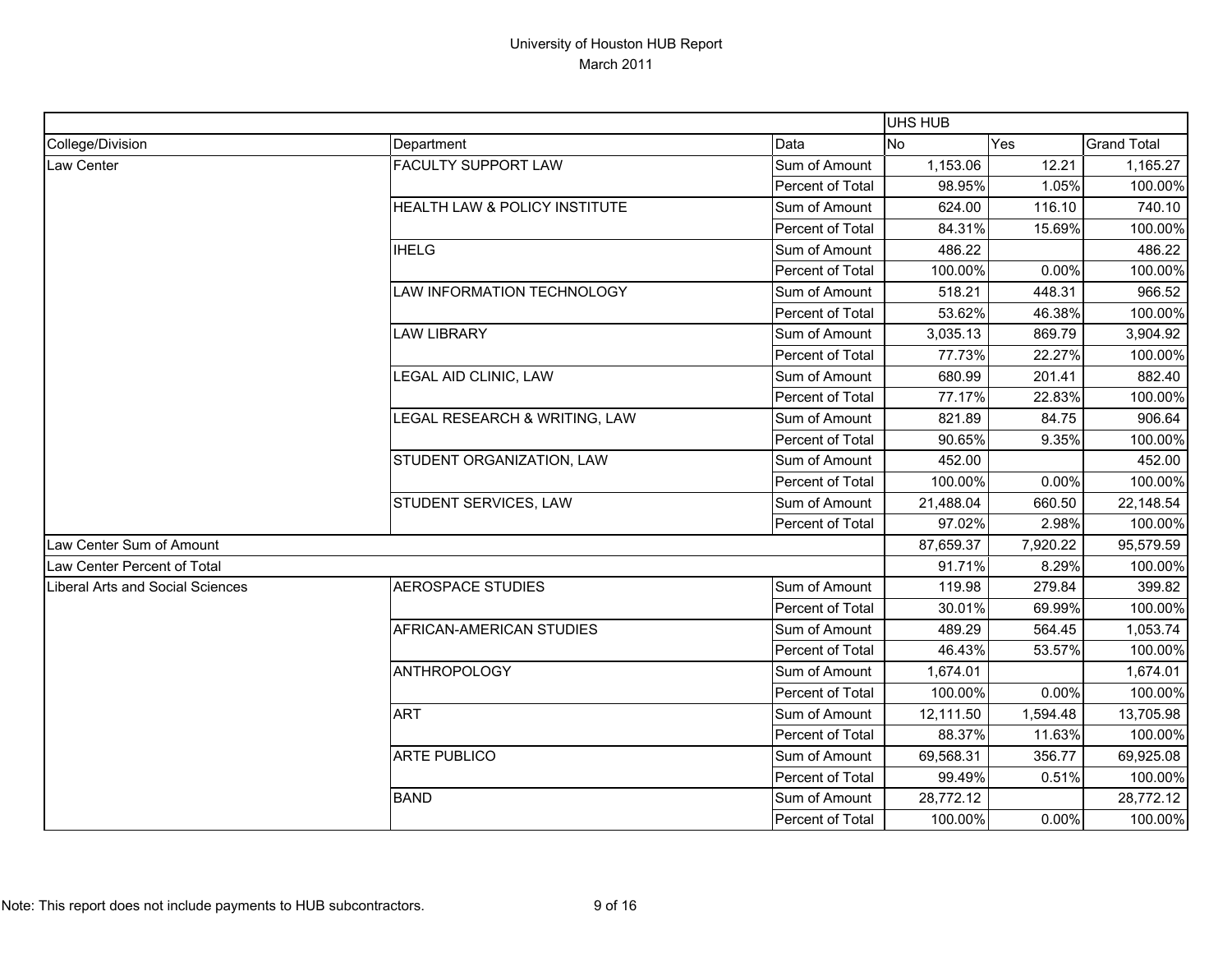|                                         |                                  |                  | UHS HUB   |           |                    |
|-----------------------------------------|----------------------------------|------------------|-----------|-----------|--------------------|
| College/Division                        | Department                       | Data             | <b>No</b> | Yes       | <b>Grand Total</b> |
| <b>Liberal Arts and Social Sciences</b> | <b>BLAFFER GALLERY</b>           | Sum of Amount    | 11,871.56 | 369.78    | 12,241.34          |
|                                         |                                  | Percent of Total | 96.98%    | 3.02%     | 100.00%            |
|                                         | CENTER FOR PUBLIC HISTORY        | Sum of Amount    | 848.29    |           | 848.29             |
|                                         |                                  | Percent of Total | 100.00%   | 0.00%     | 100.00%            |
|                                         | CENTER FOR PUBLIC POLICY         | Sum of Amount    | 8,237.57  | 41.29     | 8,278.86           |
|                                         |                                  | Percent of Total | 99.50%    | 0.50%     | 100.00%            |
|                                         | <b>COMMUNICATION</b>             | Sum of Amount    | 3,723.15  | 3,201.31  | 6,924.46           |
|                                         |                                  | Percent of Total | 53.77%    | 46.23%    | 100.00%            |
|                                         | <b>COMMUNICATIONS DISORDERS</b>  | Sum of Amount    | 13,367.38 | 949.49    | 14,316.87          |
|                                         |                                  | Percent of Total | 93.37%    | 6.63%     | 100.00%            |
|                                         | <b>CWMCA CENTER FOR THE ARTS</b> | Sum of Amount    | 3,257.32  | 724.88    | 3,982.20           |
|                                         |                                  | Percent of Total | 81.80%    | 18.20%    | 100.00%            |
|                                         | DEAN, LIBERAL ARTS & SOC SCI     | Sum of Amount    | 5,303.35  | 1,275.44  | 6,578.79           |
|                                         |                                  | Percent of Total | 80.61%    | 19.39%    | 100.00%            |
|                                         | <b>ECONOMICS</b>                 | Sum of Amount    | 10,332.78 | 2,246.99  | 12,579.77          |
|                                         |                                  | Percent of Total | 82.14%    | 17.86%    | 100.00%            |
|                                         | <b>ENGLISH</b>                   | Sum of Amount    | 23,456.02 | 19,719.75 | 43,175.77          |
|                                         |                                  | Percent of Total | 54.33%    | 45.67%    | 100.00%            |
|                                         | HEALTH AND HUMAN PERFORMANCE     | Sum of Amount    | 22,426.76 | 2,989.01  | 25,415.77          |
|                                         |                                  | Percent of Total | 88.24%    | 11.76%    | 100.00%            |
|                                         | <b>HISPANIC STUDIES</b>          | Sum of Amount    | 1,331.48  | 424.25    | 1,755.73           |
|                                         |                                  | Percent of Total | 75.84%    | 24.16%    | 100.00%            |
|                                         | <b>HISTORY</b>                   | Sum of Amount    | 7,174.00  | 736.18    | 7,910.18           |
|                                         |                                  | Percent of Total | 90.69%    | 9.31%     | 100.00%            |
|                                         | LIB ARTS & SOCIAL SCI PH         | Sum of Amount    | 668.37    |           | 668.37             |
|                                         |                                  | Percent of Total | 100.00%   | 0.00%     | 100.00%            |
|                                         | <b>LIBERAL STUDIES</b>           | Sum of Amount    |           | 67.36     | 67.36              |
|                                         |                                  | Percent of Total | 0.00%     | 100.00%   | 100.00%            |
|                                         | <b>MEXICAN-AMERICAN STUDIES</b>  | Sum of Amount    | 565.15    | 108.00    | 673.15             |
|                                         |                                  | Percent of Total | 83.96%    | 16.04%    | 100.00%            |
|                                         | <b>MILITARY SCIENCE</b>          | Sum of Amount    | 1,002.78  |           | 1,002.78           |
|                                         |                                  | Percent of Total | 100.00%   | 0.00%     | 100.00%            |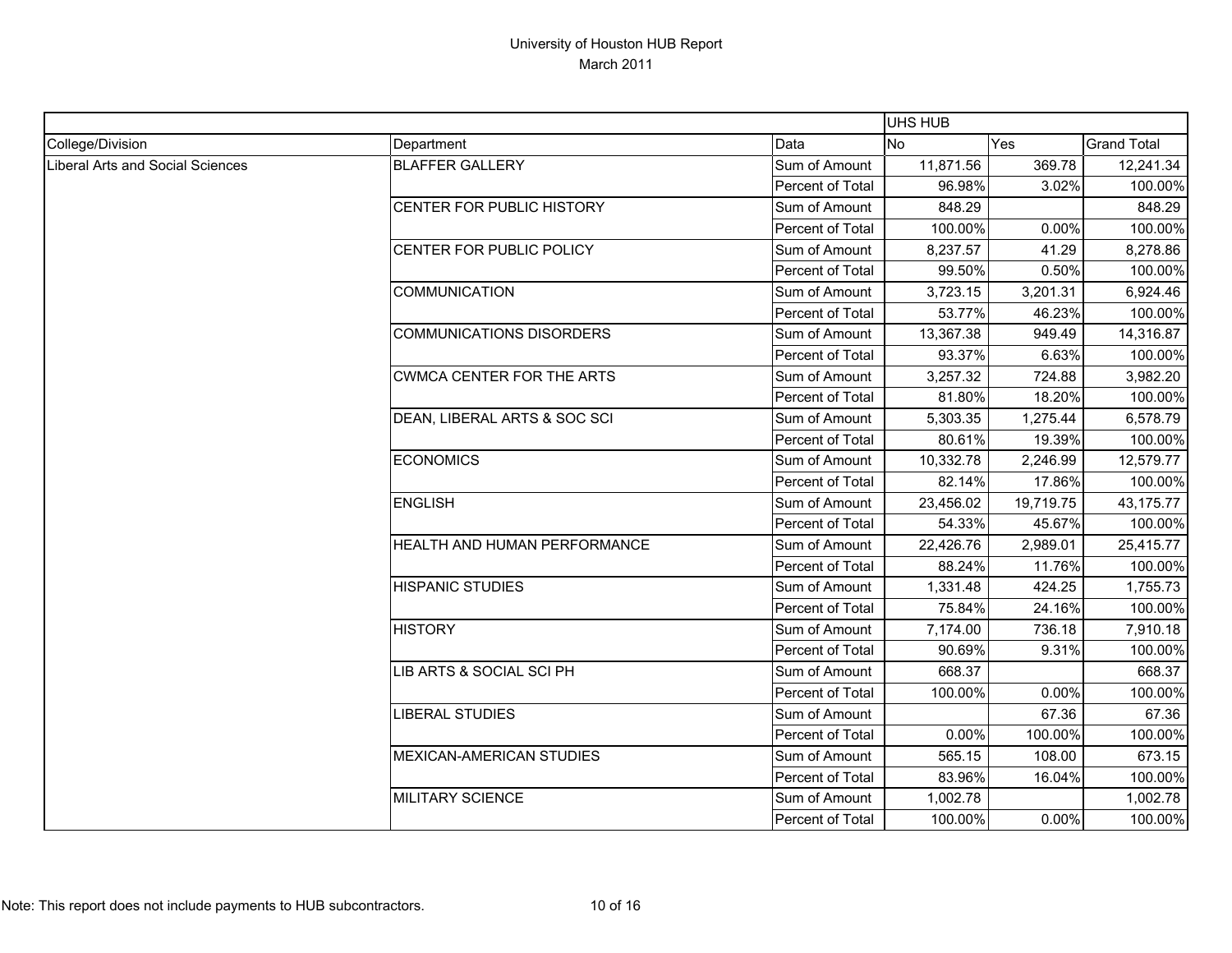|                                                   |                                            |                  | UHS HUB    |           |                    |
|---------------------------------------------------|--------------------------------------------|------------------|------------|-----------|--------------------|
| College/Division                                  | Department                                 | Data             | <b>No</b>  | Yes       | <b>Grand Total</b> |
| Liberal Arts and Social Sciences                  | MODERN AND CLASSICAL LANGUAGES             | Sum of Amount    | 3,368.53   | 298.93    | 3,667.46           |
|                                                   |                                            | Percent of Total | 91.85%     | 8.15%     | 100.00%            |
|                                                   | <b>MUSIC</b>                               | Sum of Amount    | 12,200.61  | 2,280.23  | 14,480.84          |
|                                                   |                                            | Percent of Total | 84.25%     | 15.75%    | 100.00%            |
|                                                   | PHILOSOPHY                                 | Sum of Amount    | 205.72     |           | 205.72             |
|                                                   |                                            | Percent of Total | 100.00%    | 0.00%     | 100.00%            |
|                                                   | POLITICAL SCIENCE                          | Sum of Amount    | 795.91     | 2,969.47  | 3,765.38           |
|                                                   |                                            | Percent of Total | 21.14%     | 78.86%    | 100.00%            |
|                                                   | <b>PSYCHOLOGY</b>                          | Sum of Amount    | 19,645.00  | 4,458.97  | 24,103.97          |
|                                                   |                                            | Percent of Total | 81.50%     | 18.50%    | 100.00%            |
|                                                   | <b>SOCIOLOGY</b>                           | Sum of Amount    | 4,397.04   | 1,924.22  | 6,321.26           |
|                                                   |                                            | Percent of Total | 69.56%     | 30.44%    | 100.00%            |
|                                                   | <b>THEATRE</b>                             | Sum of Amount    | 17,639.51  | 724.45    | 18,363.96          |
|                                                   |                                            | Percent of Total | 96.06%     | 3.94%     | 100.00%            |
|                                                   | WOMEN'S, GENDER, AND SEXUALITY STUDIES     | Sum of Amount    | 1,560.20   | 1,300.49  | 2,860.69           |
|                                                   |                                            | Percent of Total | 54.54%     | 45.46%    | 100.00%            |
|                                                   | <b>WRITING CENTER</b>                      | Sum of Amount    | 532.40     | 570.23    | 1,102.63           |
|                                                   |                                            | Percent of Total | 48.28%     | 51.72%    | 100.00%            |
| Liberal Arts and Social Sciences Sum of Amount    |                                            |                  | 286,646.09 | 50,176.26 | 336,822.35         |
| Liberal Arts and Social Sciences Percent of Total |                                            |                  | 85.10%     | 14.90%    | 100.00%            |
| Library                                           | UNIVERSITY LIBRARIES                       | Sum of Amount    | 265,326.42 | 43,906.57 | 309,232.99         |
|                                                   |                                            | Percent of Total | 85.80%     | 14.20%    | 100.00%            |
| Library Sum of Amount                             |                                            |                  | 265,326.42 | 43,906.57 | 309,232.99         |
| Library Percent of Total                          |                                            |                  | 85.80%     | 14.20%    | 100.00%            |
| Natural Science and Mathematics                   | <b>BIOLOGY &amp; BIOCHEMISTRY</b>          | Sum of Amount    | 119,902.87 | 6,706.01  | 126,608.88         |
|                                                   |                                            | Percent of Total | 94.70%     | 5.30%     | 100.00%            |
|                                                   | <b>CHEMISTRY</b>                           | Sum of Amount    | 105,823.22 | 2,323.18  | 108,146.40         |
|                                                   |                                            | Percent of Total | 97.85%     | 2.15%     | 100.00%            |
|                                                   | <b>COMPUTER SCIENCE</b>                    | Sum of Amount    | 14,220.17  | 3,605.69  | 17,825.86          |
|                                                   |                                            | Percent of Total | 79.77%     | 20.23%    | 100.00%            |
|                                                   | CTR FOR NUCLEAR RECEPTORS & CELL SIGNALING | Sum of Amount    | 188,206.87 | 5,115.46  | 193,322.33         |
|                                                   |                                            | Percent of Total | 97.35%     | 2.65%     | 100.00%            |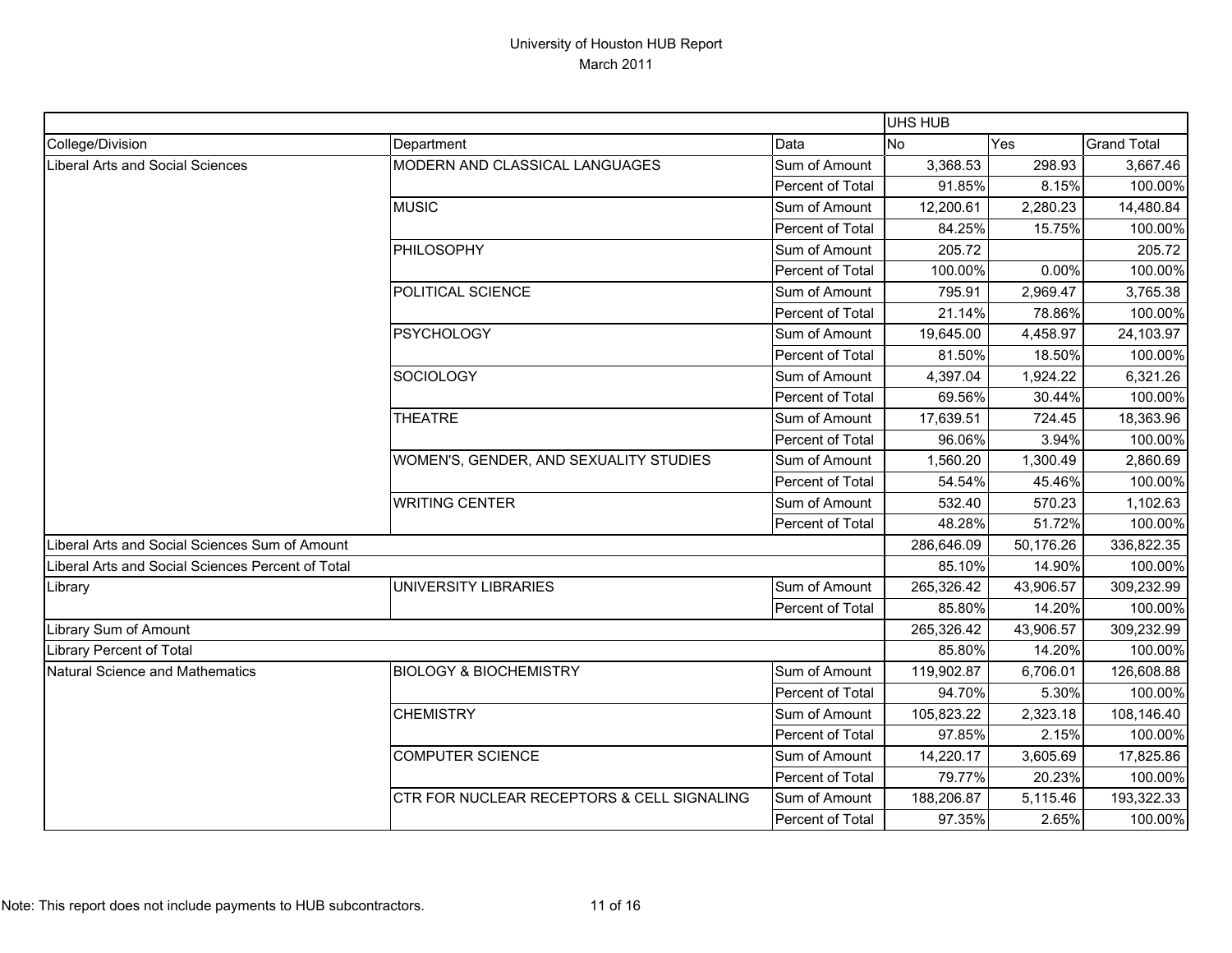|                                                  |                                           |                  | <b>UHS HUB</b> |           |                    |
|--------------------------------------------------|-------------------------------------------|------------------|----------------|-----------|--------------------|
| College/Division                                 | Department                                | Data             | No             | Yes       | <b>Grand Total</b> |
| <b>Natural Science and Mathematics</b>           | DEAN, NATURAL SCIENCE & MATHE             | Sum of Amount    | 11,236.47      | 4,668.77  | 15,905.24          |
|                                                  |                                           | Percent of Total | 70.65%         | 29.35%    | 100.00%            |
|                                                  | EARTH AND ATMOSPHERIC SCIENCES            | Sum of Amount    | 107,995.70     | 4,573.59  | 112,569.29         |
|                                                  |                                           | Percent of Total | 95.94%         | 4.06%     | 100.00%            |
|                                                  | <b>IMAQS</b>                              | Sum of Amount    | 61,459.82      |           | 61,459.82          |
|                                                  |                                           | Percent of Total | 100.00%        | 0.00%     | 100.00%            |
|                                                  | <b>MATHEMATICS</b>                        | Sum of Amount    | 194,674.15     | 1,980.64  | 196,654.79         |
|                                                  |                                           | Percent of Total | 98.99%         | 1.01%     | 100.00%            |
|                                                  | <b>PHYSICS</b>                            | Sum of Amount    | 12,047.42      | 1,583.72  | 13,631.14          |
|                                                  |                                           | Percent of Total | 88.38%         | 11.62%    | 100.00%            |
| Natural Science and Mathematics Sum of Amount    |                                           |                  | 815,566.69     | 30,557.06 | 846,123.75         |
| Natural Science and Mathematics Percent of Total |                                           |                  | 96.39%         | 3.61%     | 100.00%            |
| Optometry                                        | <b>DEAN, OPTOMETRY</b>                    | Sum of Amount    | 80,784.30      | 23,608.91 | 104,393.21         |
|                                                  |                                           | Percent of Total | 77.38%         | 22.62%    | 100.00%            |
|                                                  | OPT VISION SCIENCES                       | Sum of Amount    | 19,524.36      | 528.79    | 20,053.15          |
|                                                  |                                           | Percent of Total | 97.36%         | 2.64%     | 100.00%            |
|                                                  | OPTOMETRY CLINIC                          | Sum of Amount    | 45,985.34      | 9,334.20  | 55,319.54          |
|                                                  |                                           | Percent of Total | 83.13%         | 16.87%    | 100.00%            |
| Optometry Sum of Amount                          |                                           |                  | 146,294.00     | 33,471.90 | 179,765.90         |
| Optometry Percent of Total                       |                                           |                  | 81.38%         | 18.62%    | 100.00%            |
| Pharmacy                                         | <b>CLINICAL PHARMACY &amp; ADMINISTRA</b> | Sum of Amount    | 11,161.41      | 2,204.79  | 13,366.20          |
|                                                  |                                           | Percent of Total | 83.50%         | 16.50%    | 100.00%            |
|                                                  | <b>DEAN, PHARMACY</b>                     | Sum of Amount    | 23,876.78      | 2,299.80  | 26,176.58          |
|                                                  |                                           | Percent of Total | 91.21%         | 8.79%     | 100.00%            |
|                                                  | PHARMACOLOGICAL & PHARMACEUTIC            | Sum of Amount    | 44,799.34      | 1,504.20  | 46,303.54          |
|                                                  |                                           | Percent of Total | 96.75%         | 3.25%     | 100.00%            |
| Pharmacy Sum of Amount                           |                                           |                  | 79,837.53      | 6,008.79  | 85,846.32          |
| Pharmacy Percent of Total                        |                                           |                  | 93.00%         | 7.00%     | 100.00%            |
| Research                                         | ANIMAL CARE OPERATIONS                    | Sum of Amount    | 13,191.60      | 2,301.80  | 15,493.40          |
|                                                  |                                           | Percent of Total | 85.14%         | 14.86%    | 100.00%            |
|                                                  | CENTER FOR ADVANCED MATERIALS             | Sum of Amount    | 5,059.54       |           | 5,059.54           |
|                                                  |                                           | Percent of Total | 100.00%        | 0.00%     | 100.00%            |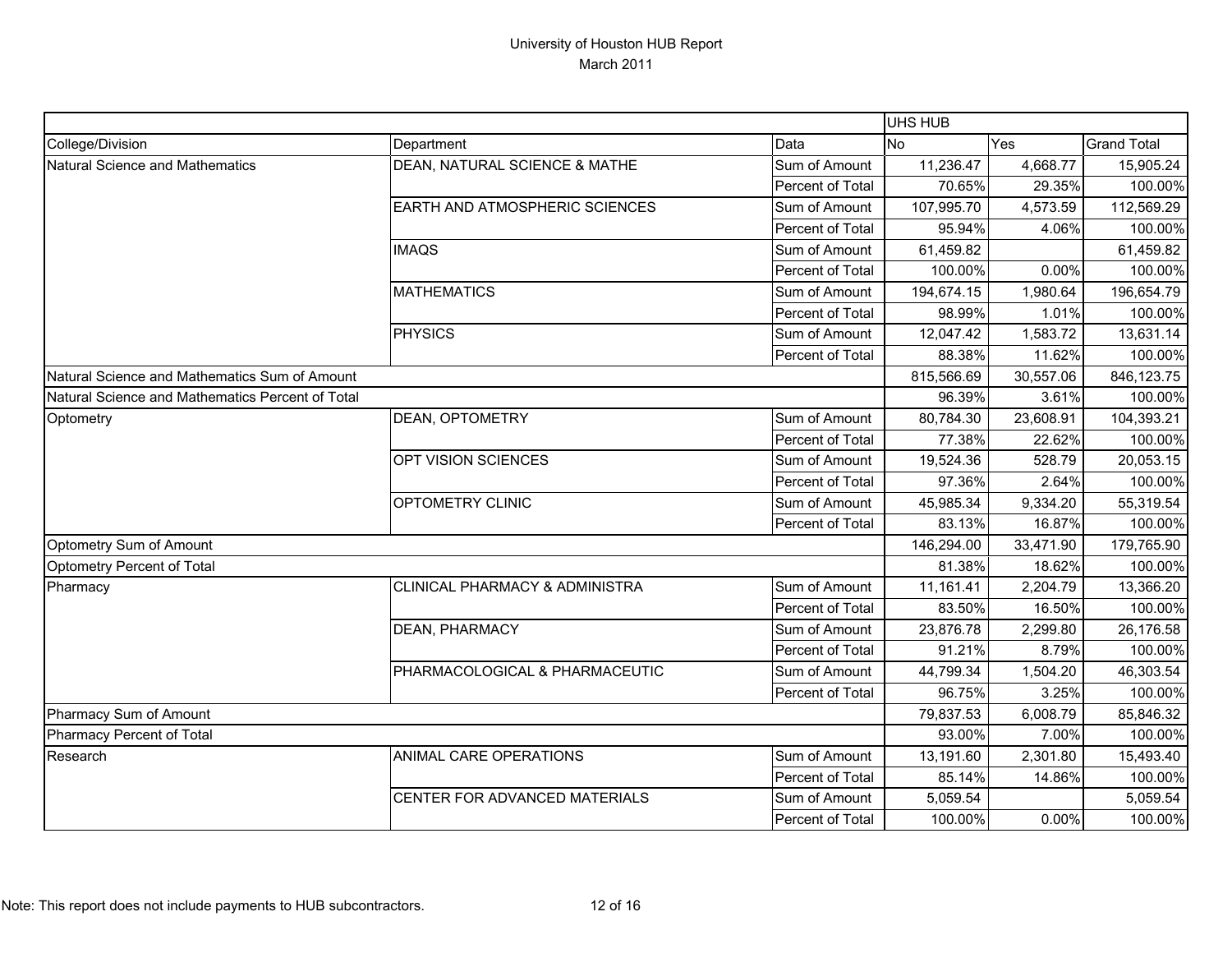|                  |                                          |                  |           | UHS HUB  |                    |  |  |
|------------------|------------------------------------------|------------------|-----------|----------|--------------------|--|--|
| College/Division | Department                               | Data             | <b>No</b> | Yes      | <b>Grand Total</b> |  |  |
| Research         | CENTER FOR MATERIALS CHEMISTRY           | Sum of Amount    | 17.21     |          | 17.21              |  |  |
|                  |                                          | Percent of Total | 100.00%   | 0.00%    | 100.00%            |  |  |
|                  | CTR FOR BIOMED/ENVIRON GENOMIC           | Sum of Amount    | 2,703.38  | 159.54   | 2,862.92           |  |  |
|                  |                                          | Percent of Total | 94.43%    | 5.57%    | 100.00%            |  |  |
|                  | CTR NEURO AND BIOMECH RESEARCH           | Sum of Amount    | 3,498.88  | 611.34   | 4,110.22           |  |  |
|                  |                                          | Percent of Total | 85.13%    | 14.87%   | 100.00%            |  |  |
|                  | ENVIRONMENTAL INSTIT-HOUSTON             | Sum of Amount    | 286.14    |          | 286.14             |  |  |
|                  |                                          | Percent of Total | 100.00%   | 0.00%    | 100.00%            |  |  |
|                  | <b>GRANTS AND CONTRACTS</b>              | Sum of Amount    | 269.04    |          | 269.04             |  |  |
|                  |                                          | Percent of Total | 100.00%   | 0.00%    | 100.00%            |  |  |
|                  | HOUSTON COASTAL CENTER                   | Sum of Amount    | 1,158.13  |          | 1,158.13           |  |  |
|                  |                                          | Percent of Total | 100.00%   | 0.00%    | 100.00%            |  |  |
|                  | <b>INSTITUTE FOR NANOENERGY</b>          | Sum of Amount    | 3,543.00  | 595.88   | 4,138.88           |  |  |
|                  |                                          | Percent of Total | 85.60%    | 14.40%   | 100.00%            |  |  |
|                  | OFFICE OF TECHNOLOGY MANAGEMENT          | Sum of Amount    | 25,933.13 | 425.92   | 26,359.05          |  |  |
|                  |                                          | Percent of Total | 98.38%    | 1.62%    | 100.00%            |  |  |
|                  | <b>RESEARCH DIVISION OFFICE</b>          | Sum of Amount    | 6,126.72  | 2,401.74 | 8,528.46           |  |  |
|                  |                                          | Percent of Total | 71.84%    | 28.16%   | 100.00%            |  |  |
|                  | <b>RESEARCH FINANCIAL SERVICES</b>       | Sum of Amount    | 299.15    |          | 299.15             |  |  |
|                  |                                          | Percent of Total | 100.00%   | 0.00%    | 100.00%            |  |  |
|                  | <b>RESEARCH INFORMATION CENTER</b>       | Sum of Amount    | 3,338.45  | 172.84   | 3,511.29           |  |  |
|                  |                                          | Percent of Total | 95.08%    | 4.92%    | 100.00%            |  |  |
|                  | RESEARCH POLICIES/COMPLIANCE/COMMITTEES  | Sum of Amount    | 93.47     | 137.00   | 230.47             |  |  |
|                  |                                          | Percent of Total | 40.56%    | 59.44%   | 100.00%            |  |  |
|                  | <b>SUPER CONDUCT &amp; ADV MATERIALS</b> | Sum of Amount    | 171.17    |          | 171.17             |  |  |
|                  |                                          | Percent of Total | 100.00%   | 0.00%    | 100.00%            |  |  |
|                  | <b>TIMES</b>                             | Sum of Amount    | 5,861.92  | 2,929.45 | 8,791.37           |  |  |
|                  |                                          | Percent of Total | 66.68%    | 33.32%   | 100.00%            |  |  |
|                  | TX CTR SUPERCONDUCTIVITY AT UH           | Sum of Amount    | 72,385.82 | 2,920.74 | 75,306.56          |  |  |
|                  |                                          | Percent of Total | 96.12%    | 3.88%    | 100.00%            |  |  |
|                  | TX LEARNING/COMPUTATIONAL CTR            | Sum of Amount    | 36,133.74 | 3,230.53 | 39,364.27          |  |  |
|                  |                                          | Percent of Total | 91.79%    | 8.21%    | 100.00%            |  |  |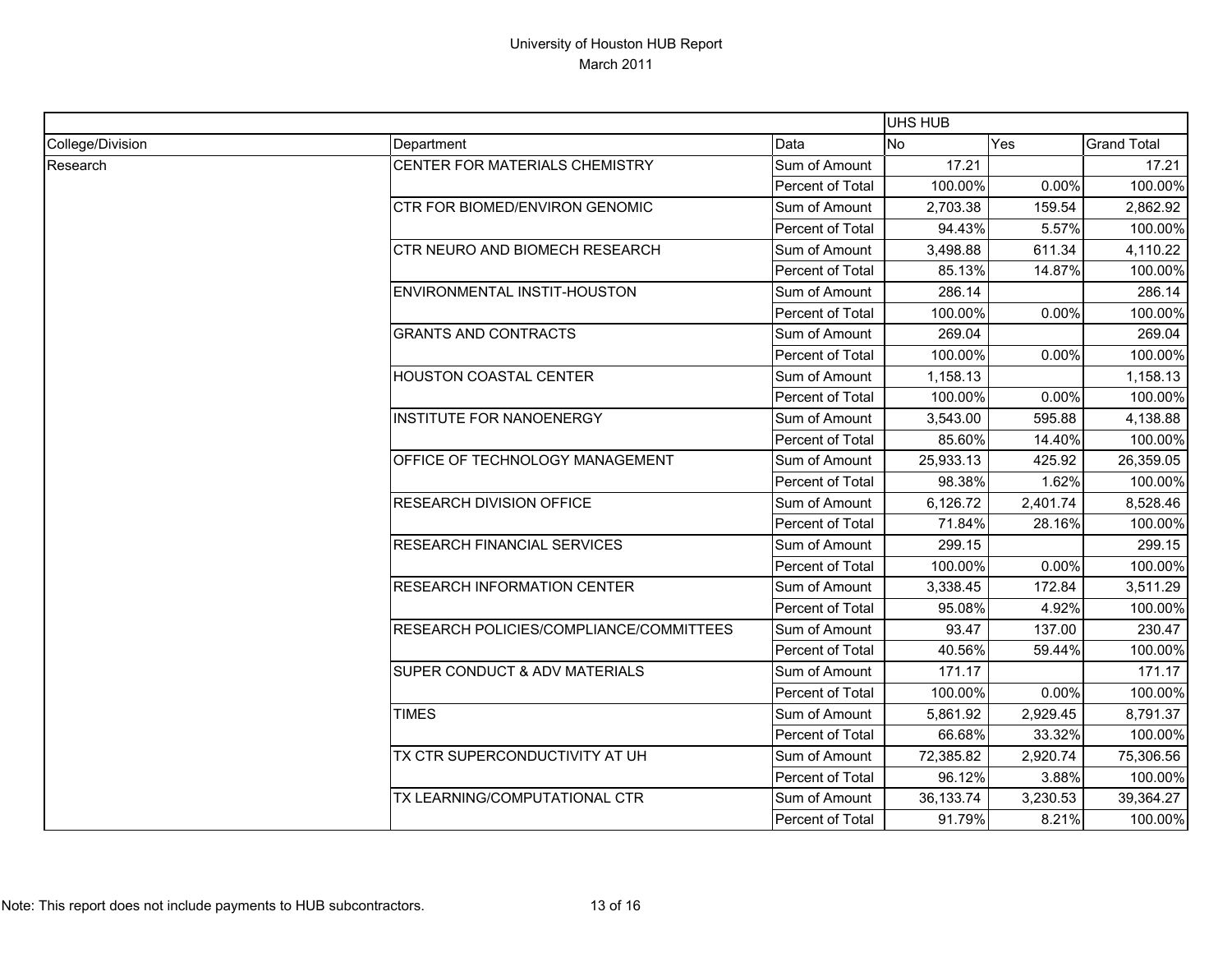|                           |                                       |                  |            | <b>UHS HUB</b> |                    |  |  |
|---------------------------|---------------------------------------|------------------|------------|----------------|--------------------|--|--|
| College/Division          | Department                            | Data             | <b>No</b>  | Yes            | <b>Grand Total</b> |  |  |
| Research                  | TX OBESITY RESEARCH CENTER            | Sum of Amount    | 137.50     |                | 137.50             |  |  |
|                           |                                       | Percent of Total | 100.00%    | 0.00%          | 100.00%            |  |  |
| Research Sum of Amount    |                                       | 180,207.99       | 15,886.78  | 196,094.77     |                    |  |  |
| Research Percent of Total |                                       |                  | 91.90%     | 8.10%          | 100.00%            |  |  |
| <b>Student Affairs</b>    | <b>CAMPUS ACTIVITIES</b>              | Sum of Amount    | 10,628.36  | 9,026.63       | 19,654.99          |  |  |
|                           |                                       | Percent of Total | 54.07%     | 45.93%         | 100.00%            |  |  |
|                           | <b>CAMPUS RECREATION</b>              | Sum of Amount    | 58,178.68  | 16,305.44      | 74,484.12          |  |  |
|                           |                                       | Percent of Total | 78.11%     | 21.89%         | 100.00%            |  |  |
|                           | CENTER FOR STUDENTS W/DISABILITIES    | Sum of Amount    | 62,754.61  | 2,541.59       | 65,296.20          |  |  |
|                           |                                       | Percent of Total | 96.11%     | 3.89%          | 100.00%            |  |  |
|                           | CHILD CARE CENTER                     | Sum of Amount    | 19,322.79  | 8,864.82       | 28,187.61          |  |  |
|                           |                                       | Percent of Total | 68.55%     | 31.45%         | 100.00%            |  |  |
|                           | <b>COUNSELING AND PSYCH SVCS</b>      | Sum of Amount    | 7,224.55   | 917.77         | 8,142.32           |  |  |
|                           |                                       | Percent of Total | 88.73%     | 11.27%         | 100.00%            |  |  |
|                           | <b>CTR FOR LEADERSHIP &amp; FSL</b>   | Sum of Amount    | 549.80     |                | 549.80             |  |  |
|                           |                                       | Percent of Total | 100.00%    | 0.00%          | 100.00%            |  |  |
|                           | <b>DEAN OF STUDENTS</b>               | Sum of Amount    | 126.00     | 626.34         | 752.34             |  |  |
|                           |                                       | Percent of Total | 16.75%     | 83.25%         | 100.00%            |  |  |
|                           | INT'L STUDENT & SCHOLAR SERVICES      | Sum of Amount    | 357.09     | 243.27         | 600.36             |  |  |
|                           |                                       | Percent of Total | 59.48%     | 40.52%         | 100.00%            |  |  |
|                           | LEARNING AND ASSESSMENT SVCS          | Sum of Amount    | 244.00     | 266.72         | 510.72             |  |  |
|                           |                                       | Percent of Total | 47.78%     | 52.22%         | 100.00%            |  |  |
|                           | LEARNING SUPPORT SERVICES             | Sum of Amount    | 950.52     | 246.06         | 1,196.58           |  |  |
|                           |                                       | Percent of Total | 79.44%     | 20.56%         | 100.00%            |  |  |
|                           | <b>RELIGION CENTER</b>                | Sum of Amount    | 187.69     | 33.89          | 221.58             |  |  |
|                           |                                       | Percent of Total | 84.71%     | 15.29%         | 100.00%            |  |  |
|                           | <b>RESIDENTIAL LIFE &amp; HOUSING</b> | Sum of Amount    | 263,147.38 | 13,045.63      | 276,193.01         |  |  |
|                           |                                       | Percent of Total | 95.28%     | 4.72%          | 100.00%            |  |  |
|                           | <b>STUDENT AFFAIRS</b>                | Sum of Amount    | 479.26     | 3,117.19       | 3,596.45           |  |  |
|                           |                                       | Percent of Total | 13.33%     | 86.67%         | 100.00%            |  |  |
|                           | <b>STUDENT HEALTH CENTER</b>          | Sum of Amount    | 64,122.82  | 26,760.67      | 90,883.49          |  |  |
|                           |                                       | Percent of Total | 70.55%     | 29.45%         | 100.00%            |  |  |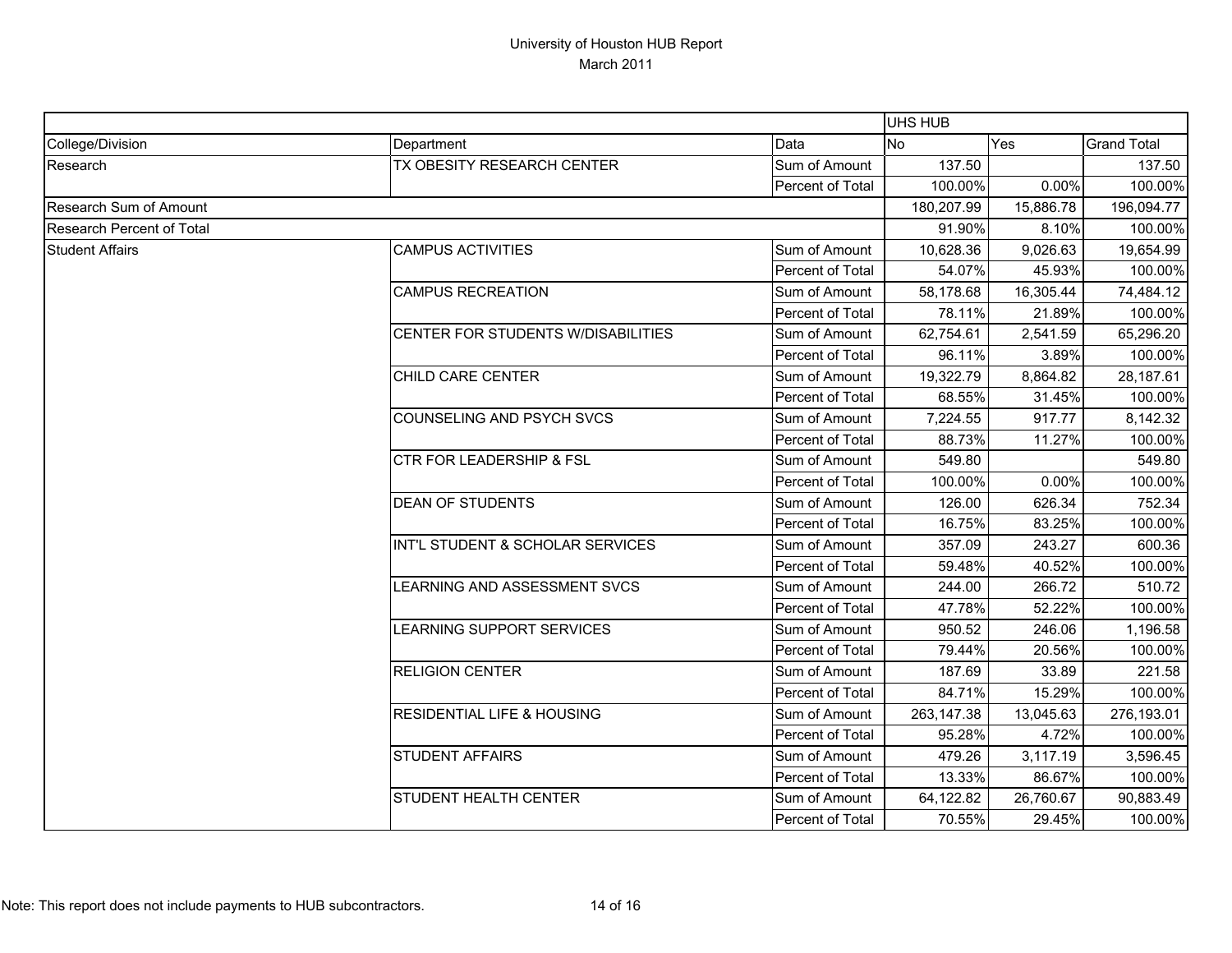|                                  |                                         |                  | UHS HUB          |           |                    |
|----------------------------------|-----------------------------------------|------------------|------------------|-----------|--------------------|
| College/Division                 | Department                              | Data             | <b>No</b><br>Yes |           | <b>Grand Total</b> |
| <b>Student Affairs</b>           | <b>STUDENT PUBLICATIONS</b>             | Sum of Amount    | 1,941.17         | 204.41    | 2,145.58           |
|                                  |                                         | Percent of Total | 90.47%           | 9.53%     | 100.00%            |
|                                  | UNIVERSITY CAREER SERVICES              | Sum of Amount    | 689.70           | 424.36    | 1,114.06           |
|                                  |                                         | Percent of Total | 61.91%           | 38.09%    | 100.00%            |
|                                  | UNIVERSITY CENTER                       | Sum of Amount    | 91,537.01        | 4,647.91  | 96,184.92          |
|                                  |                                         | Percent of Total | 95.17%           | 4.83%     | 100.00%            |
|                                  | UNIVERSITY TESTING SERVICES             | Sum of Amount    | 7,984.42         | 111.27    | 8,095.69           |
|                                  |                                         | Percent of Total | 98.63%           | 1.37%     | 100.00%            |
|                                  | URBAN EXPERIENCE VPSA                   | Sum of Amount    | 40.00            | 97.62     | 137.62             |
|                                  |                                         | Percent of Total | 29.07%           | 70.93%    | 100.00%            |
|                                  | <b>VETERAN SERVICES</b>                 | Sum of Amount    | 125.73           |           | 125.73             |
|                                  |                                         | Percent of Total | 100.00%          | 0.00%     | 100.00%            |
| Student Affairs Sum of Amount    |                                         |                  | 590,591.58       | 87,481.59 | 678,073.17         |
| Student Affairs Percent of Total |                                         |                  | 87.10%           | 12.90%    | 100.00%            |
| Technology                       | CENTER FOR APPLIED TECHNOLOGY           | Sum of Amount    | 800.00           |           | 800.00             |
|                                  |                                         | Percent of Total | 100.00%          | 0.00%     | 100.00%            |
|                                  | CENTER FOR FUTURE OF HEALTH             | Sum of Amount    | 281.82           |           | 281.82             |
|                                  |                                         | Percent of Total | 100.00%          | 0.00%     | 100.00%            |
|                                  | CENTER FOR TECHNOLOGY LITERACY          | Sum of Amount    | 1,522.35         |           | 1,522.35           |
|                                  |                                         | Percent of Total | 100.00%          | 0.00%     | 100.00%            |
|                                  | <b>CONSTRUCTION MANAGEMENT</b>          | Sum of Amount    | 1,570.23         |           | 1,570.23           |
|                                  |                                         | Percent of Total | 100.00%          | 0.00%     | 100.00%            |
|                                  | DEAN, TECHNOLOGY                        | Sum of Amount    | 47,447.03        | 63,785.80 | 111,232.83         |
|                                  |                                         | Percent of Total | 42.66%           | 57.34%    | 100.00%            |
|                                  | <b>ENGINEERING TECHNOLOGY</b>           | Sum of Amount    | 7,705.79         | 320.96    | 8,026.75           |
|                                  |                                         | Percent of Total | 96.00%           | 4.00%     | 100.00%            |
|                                  | HUMAN DEVELOP AND CONSUMER SCI          | Sum of Amount    | 2,412.98         | 2,289.97  | 4,702.95           |
|                                  |                                         | Percent of Total | 51.31%           | 48.69%    | 100.00%            |
|                                  | <b>INFORMATION &amp; LOGISTICS TECH</b> | Sum of Amount    | 27,824.66        | 1,052.93  | 28,877.59          |
|                                  |                                         | Percent of Total | 96.35%           | 3.65%     | 100.00%            |
|                                  | <b>TMAC</b>                             | Sum of Amount    | 8,759.77         | 71.18     | 8,830.95           |
|                                  |                                         | Percent of Total | 99.19%           | 0.81%     | 100.00%            |